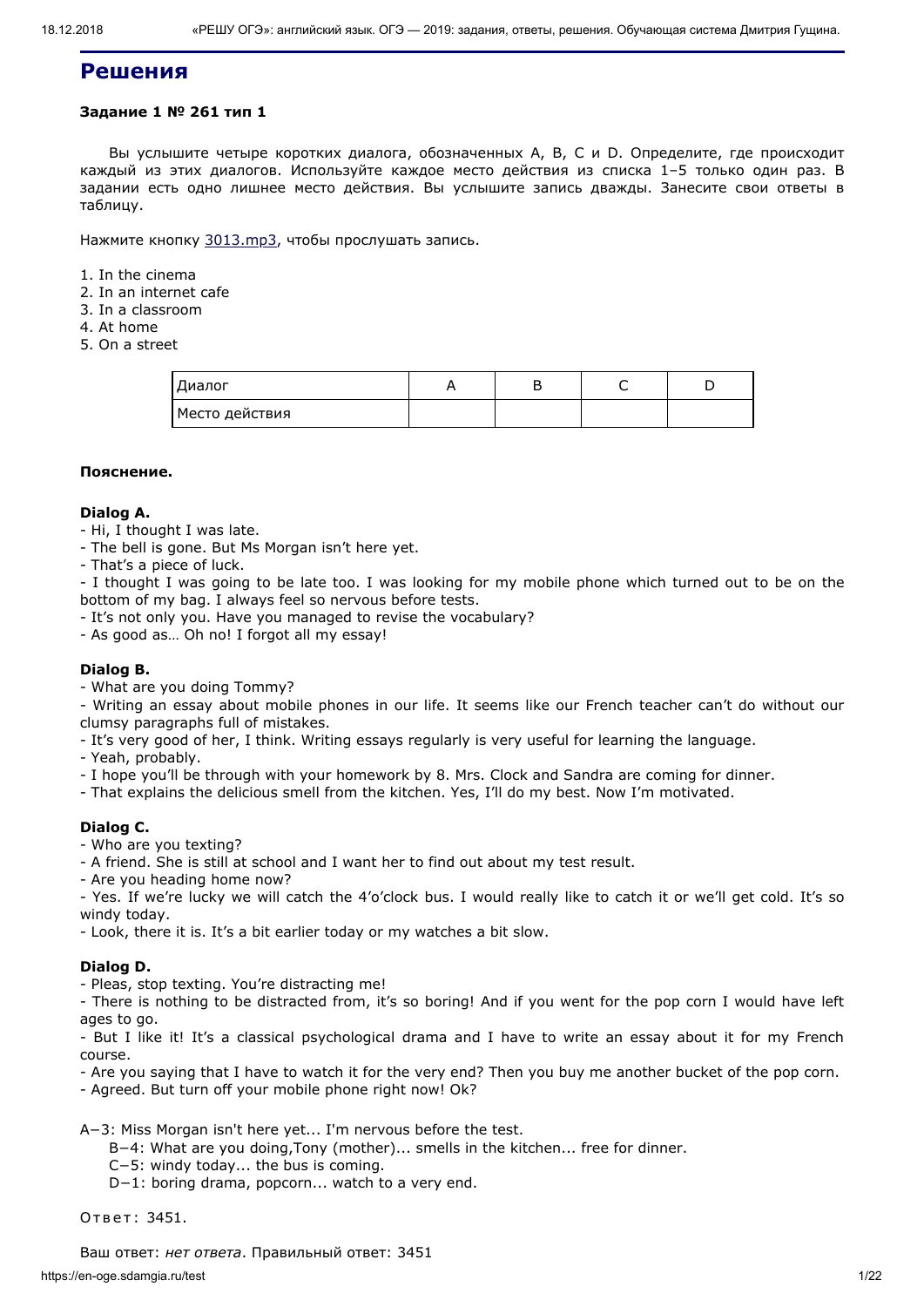#### **Задание 2 № 437 тип 2**

Вы услышите пять высказываний. Установите соответствие между высказываниями каждого говорящего A–E и утверждениями, данными в списке 1–6. Используйте каждое утверждение из списка 1–6 только один раз. В задании есть одно лишнее утверждение. вы услышите запись дважды. Занесите свои ответы в таблицу.

Нажмите кнопку [3023.mp3](https://en-oge.sdamgia.ru/files/3023.mp3), чтобы прослушать запись.

The speaker talks about

- 1. his/her typical day off.
- 2. a disagreement with a friend.
- 3. the most popular sports.
- 4. the local sports centre.
- 5. healthy eating habits.
- 6. doing sports at home.

| Говорящий   |  |  |  |
|-------------|--|--|--|
| Утверждение |  |  |  |

#### **Пояснение.**

**Speaker A.** I think that sports and exercises are absolutely necessary for young people. Unfortunately there is no gym nearby and the local swimming pool is far from my house too. But there are still lots of opportunities anyway. I start my day with physical exercises. I exercise right in my room. I do some gymnastics and then walk to school. I almost never take a bus.

**Speaker B.** On Sunday I get up a little earlier than usually and go jogging. It normally takes an hour or so. Than we have breakfast and then if the weather is ok, we go to the picnic or to the amusement park all together, with the family. If it rains, we go to the cinema. And in the evening I have a half an hour swim in the swimming pool. We are lucky to have one nearby.

**Speaker C.** I spend almost all my free time here. It's a good place to do various sports from gymnastics to swimming. I usually buy a pass for a month. It gives me an opportunity to use gym and swimming pool as long as I want to. There are also other facilities for example a cafe where they serve a tasty bones or sandwiches. Naturally the whole place gets crowdie on the weekend.

**Speaker D.** I believe that young people should do sports to keep fit. Lucy tries to avoid sports at all casts but she doesn't want to look fat or anything, so her way to look fit is dieting. She only eats one meal a day and avoids loots of products like eggs, butter, milk and even some vegetables. I think it can harm her health. But she won't listen to me and we even argued at this point.

**Speaker E.** sports are important to keep fit. But I think that eating the inappropriate food is very important too. I'm not talking about dieting. I just say that if you prefer a simple food like vegetables, fish and eggs to sweets and bones. If you drink simple water or tea instead of sweet fizzy drinks it will do only good. Fast food is usually not the best choice.

A−6: I exercise right in my room... I start my day with physical exercises...

B−1: On Sunday I get up later than usual... if the weather is fine we go to a picnic...

C−4: I spend almost all my free time there... a pass for a month... other facilities... a cafe...

D−2: I believe young people should do sports... Lucy tries to avoid sports... I think it's harmful for her health... we quarrelon this point...

E−5: eating properly food is very important...

Ответ: 61425.

Ваш ответ: *нет ответа*. Правильный ответ: 61425

# **Задание 3 № 177 тип 3**

Вы услышите разговор двух друзей. выберите цифру 1, 2 или 3, соответствующую выбранному вами варианту ответа. вы услышите запись дважды.

Нажмите кнопку [3009.mp3](https://en-oge.sdamgia.ru/files/3009.mp3), чтобы прослушать запись.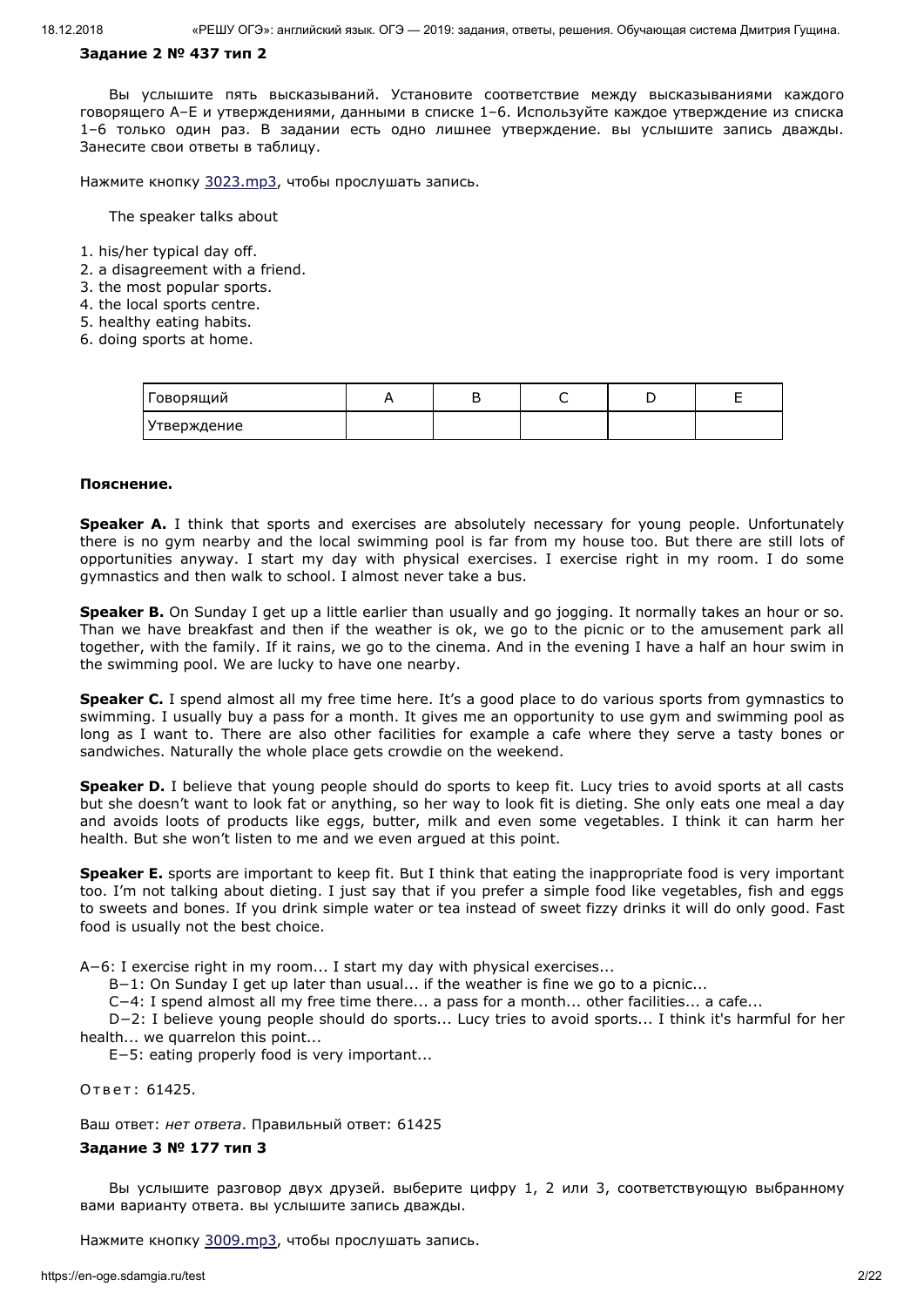Tom's birthday is in

- 1) summer. 2) winter. 3) spring.
- 4)

# **Пояснение.**

Monica: Hi, Tom! Happy birthday!

Tom: Oh, hi Monica, I'm glad you found the time to come.

Monica: It wasn't easy, really. It's exam time. And I still have to pass two exams before Christmas.

Tom: You will, don't worry. There is still two weeks before Christmas.

Monica: It's not a lot! Anyway, it's your special day today so this is for you.

Tom: What's this? It looks like a pack of sweets.

Monica: Just take of the package and you'll see.

Tom: Oh, ski sunglasses, they are beautiful, Monica. You knew just what to get. I'm going to a skiing holyday and your present is just in time.

Monica: I'm glad to hear it.

Tom: Please, come in. Let me put your capote and gloves in here. You are the first one, actually.

Monica: Oh, who else is coming?

Tom: Some mates from my baseball school team, some class mates and my older sister. You remember that she is a university student, don't you? She studies in Canada and works there two but she came here especially for my birthday.

Monica: Lucky you.

Tom: Yes, she always is taking care of me. Now it looks funny when I'm taller than her but she still treats me like a child.

Monica: But it feels good to know that someone cares for you. Are you going to that Canadian university too?

Tom: I don't know yet. I still have 2 more years at school anyway, so I'll decide later.

Monica: Your point. Oooh. You've got some nice pictures on the wall.

Tom: It's my mum's.

Monica: Is she an artist? I didn't know that!

Tom: Kind of. She does it as a hobby. Our family and friends like them.

Monica: She's definitely has got a talent.

Tom: Yeah, but unfortunately she doesn't have much time for painting. She is an economist in a large company and it often means working long hours. Sometimes she has to drive to her office even on weekend.

Monica: Yes, I can understand that. Is she going to be at the party?

Tom: Yes, but she is doing it a bit later. She has to get my birthday cake.

Monica: Where from?

Tom: From my grandmother's. we never buy a birthday cakes in a shop. My granny always make them by herself and they're delicious. She's brilliant at it, you'll see.

Monica: I'm dying to try it. Homemade things are always better. (doorbell) oh, so more guests have arrived.

It's exam time and I still need to pass two exams before Christmas... it's two weeks before Christmas.

Правильный ответ указан под номером 2.

Ваш ответ: *нет ответа*. Правильный ответ: 2

# **Задание 4 № 143 тип 4**

Вы услышите разговор двух друзей. выберите цифру 1, 2 или 3, соответствующую выбранному вами варианту ответа. Вы услышите запись дважды.

Нажмите кнопку [3009.mp3](https://en-oge.sdamgia.ru/files/3009.mp3), чтобы прослушать запись.

Monica gave Tom

- 1) a box of sweets.
- 2) a pair of sunglasses.
- 3) a baseball cap.

# **Пояснение.**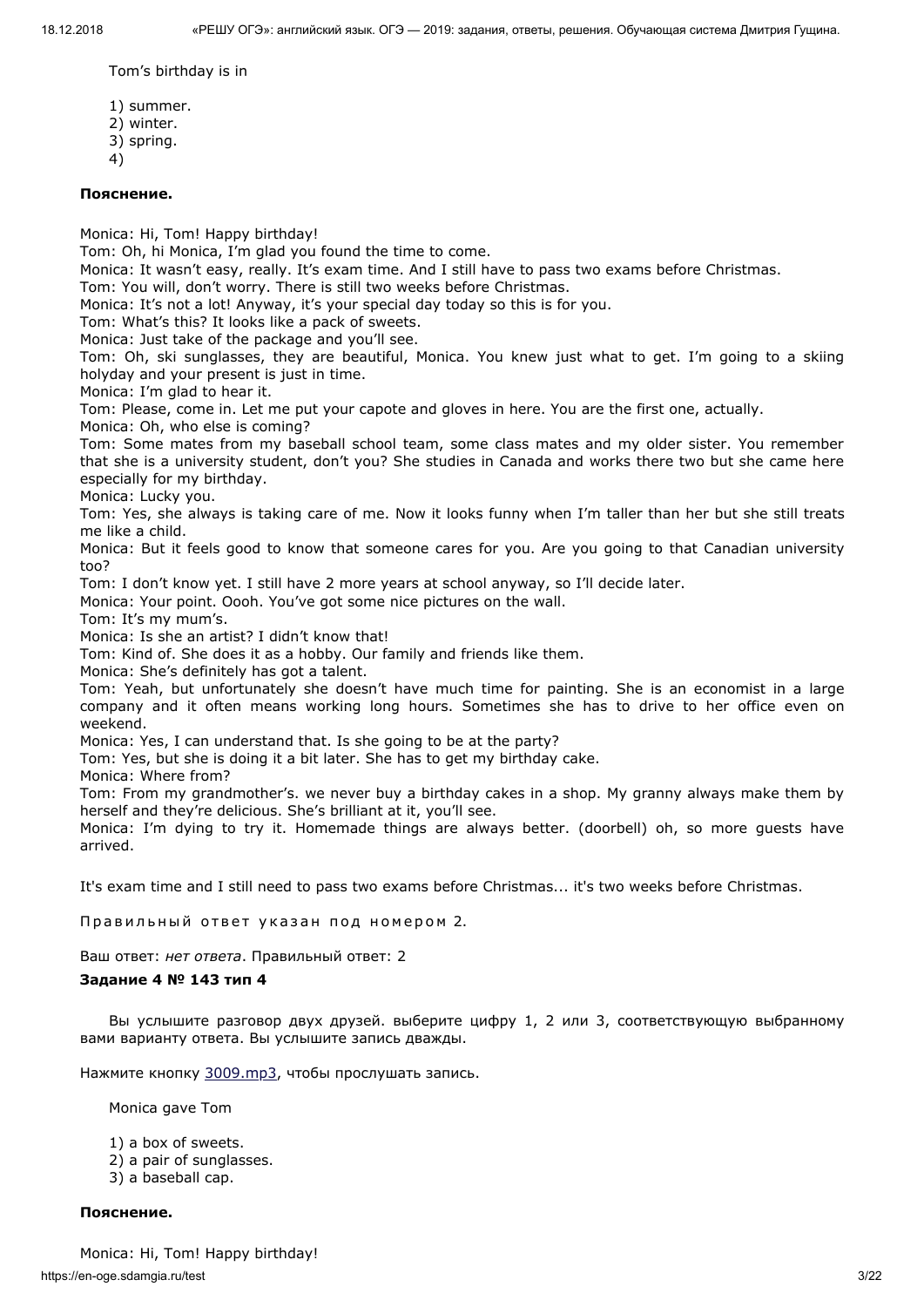Tom: Oh, hi Monica, I'm glad you found the time to come.

Monica: It wasn't easy, really. It's exam time. And I still have to pass two exams before Christmas.

Tom: You will, don't worry. There is still two weeks before Christmas.

Monica: It's not a lot! Anyway, it's your special day today so this is for you.

Tom: What's this? It looks like a pack of sweets.

Monica: Just take of the package and you'll see.

Tom: Oh, ski sunglasses, they are beautiful, Monica. You knew just what to get. I'm going to a skiing holyday and your present is just in time.

Monica: I'm glad to hear it.

Tom: Please, come in. Let me put your capote and gloves in here. You are the first one, actually.

Monica: Oh, who else is coming?

Tom: Some mates from my baseball school team, some class mates and my older sister. You remember that she is a university student, don't you? She studies in Canada and works there two but she came here especially for my birthday.

Monica: Lucky you.

Tom: Yes, she always is taking care of me. Now it looks funny when I'm taller than her but she still treats me like a child.

Monica: But it feels good to know that someone cares for you. Are you going to that Canadian university too?

Tom: I don't know yet. I still have 2 more years at school anyway, so I'll decide later.

Monica: Your point. Oooh. You've got some nice pictures on the wall.

Tom: It's my mum's.

Monica: Is she an artist? I didn't know that!

Tom: Kind of. She does it as a hobby. Our family and friends like them.

Monica: She's definitely has got a talent.

Tom: Yeah, but unfortunately she doesn't have much time for painting. She is an economist in a large company and it often means working long hours. Sometimes she has to drive to her office even on weekend.

Monica: Yes, I can understand that. Is she going to be at the party?

Tom: Yes, but she is doing it a bit later. She has to get my birthday cake.

Monica: Where from?

Tom: From my grandmother's. we never buy a birthday cakes in a shop. My granny always make them by herself and they're delicious. She's brilliant at it, you'll see.

Monica: I'm dying to try it. Homemade things are always better. (doorbell) oh, so more guests have arrived.

Oh, ski sunglasses! They are wonderful.

Правильный ответ указан под номером 2.

Ваш ответ: *нет ответа*. Правильный ответ: 2

## **Задание 5 № 144 тип 5**

Вы услышите разговор двух друзей. выберите цифру 1, 2 или 3, соответствующую выбранному вами варианту ответа. Вы услышите запись дважды.

Нажмите кнопку [3009.mp3](https://en-oge.sdamgia.ru/files/3009.mp3), чтобы прослушать запись.

Tom's sister is

1) older than Tom.

2) exactly the same age.

3) younger than Tom.

## **Пояснение.**

Monica: Hi, Tom! Happy birthday! Tom: Oh, hi Monica, I'm glad you found the time to come. Monica: It wasn't easy, really. It's exam time. And I still have to pass two exams before Christmas.

Tom: You will, don't worry. There is still two weeks before Christmas.

Monica: It's not a lot! Anyway, it's your special day today so this is for you.

Tom: What's this? It looks like a pack of sweets.

Monica: Just take of the package and you'll see.

Tom: Oh, ski sunglasses, they are beautiful, Monica. You knew just what to get. I'm going to a skiing holyday and your present is just in time.

Monica: I'm glad to hear it.

Tom: Please, come in. Let me put your capote and gloves in here. You are the first one, actually. Monica: Oh, who else is coming?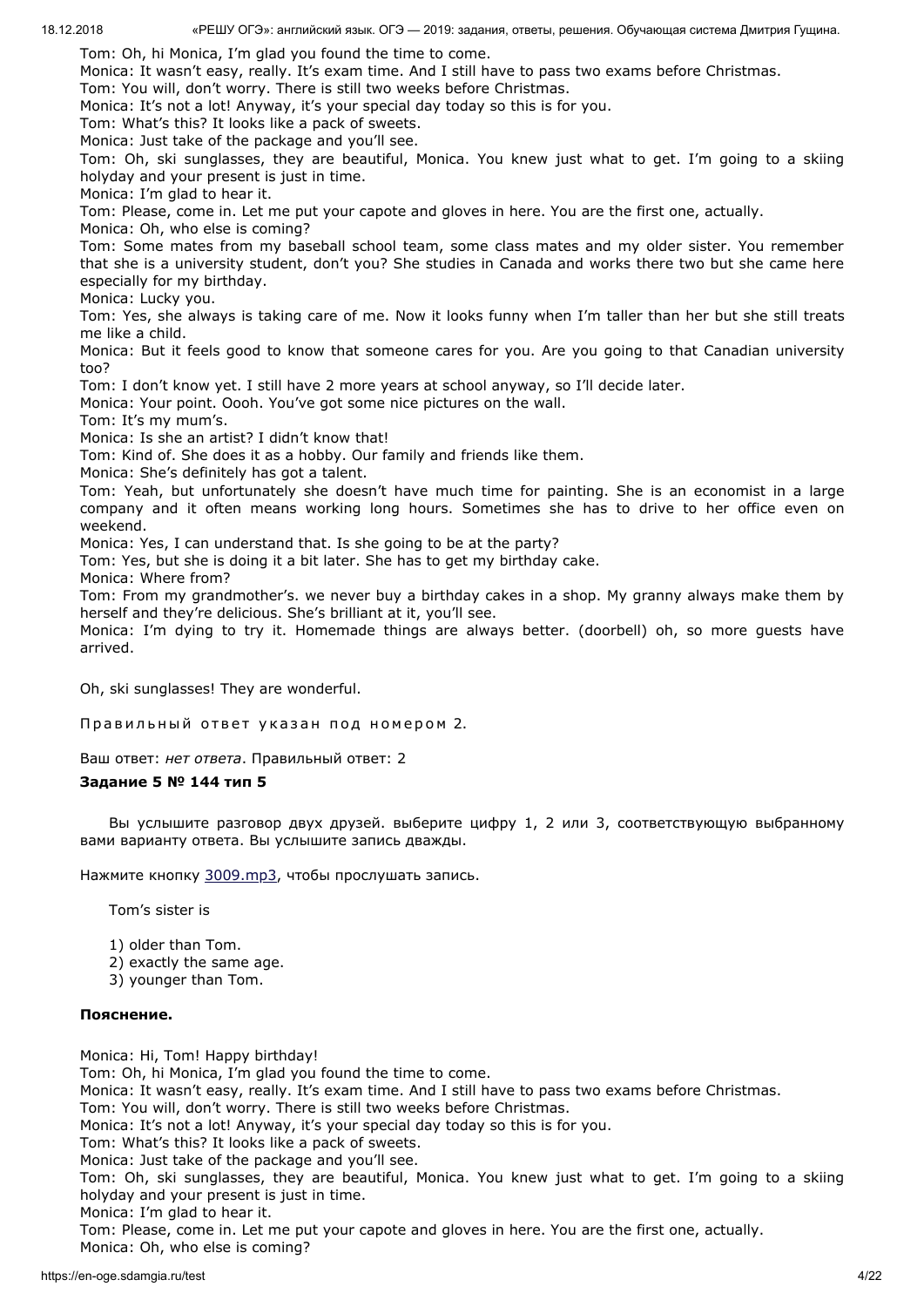Tom: Some mates from my baseball school team, some class mates and my older sister. You remember that she is a university student, don't you? She studies in Canada and works there two but she came here especially for my birthday.

Monica: Lucky you.

Tom: Yes, she always is taking care of me. Now it looks funny when I'm taller than her but she still treats me like a child.

Monica: But it feels good to know that someone cares for you. Are you going to that Canadian university too?

Tom: I don't know yet. I still have 2 more years at school anyway, so I'll decide later.

Monica: Your point. Oooh. You've got some nice pictures on the wall.

Tom: It's my mum's.

Monica: Is she an artist? I didn't know that!

Tom: Kind of. She does it as a hobby. Our family and friends like them.

Monica: She's definitely has got a talent.

Tom: Yeah, but unfortunately she doesn't have much time for painting. She is an economist in a large company and it often means working long hours. Sometimes she has to drive to her office even on weekend.

Monica: Yes, I can understand that. Is she going to be at the party?

Tom: Yes, but she is doing it a bit later. She has to get my birthday cake.

Monica: Where from?

Tom: From my grandmother's. we never buy a birthday cakes in a shop. My granny always make them by herself and they're delicious. She's brilliant at it, you'll see.

Monica: I'm dying to try it. Homemade things are always better. (doorbell) oh, so more guests have arrived.

...and my older sister, you know she's a university student.

Правильный ответ указан под номером 1.

Ваш ответ: *нет ответа*. Правильный ответ: 1

# **Задание 6 № 145 тип 6**

Вы услышите разговор двух друзей. Выберите цифру 1, 2 или 3, соответствующую выбранному вами варианту ответа. Вы услышите запись дважды.

Нажмите кнопку [3009.mp3](https://en-oge.sdamgia.ru/files/3009.mp3), чтобы прослушать запись.

Next year Tom is going

- 1) to start university.
- 2) to continue school.
- 3) to start working.

# **Пояснение.**

Monica: Hi, Tom! Happy birthday!

Tom: Oh, hi Monica, I'm glad you found the time to come.

Monica: It wasn't easy, really. It's exam time. And I still have to pass two exams before Christmas.

Tom: You will, don't worry. There is still two weeks before Christmas.

Monica: It's not a lot! Anyway, it's your special day today so this is for you.

Tom: What's this? It looks like a pack of sweets.

Monica: Just take of the package and you'll see.

Tom: Oh, ski sunglasses, they are beautiful, Monica. You knew just what to get. I'm going to a skiing holyday and your present is just in time.

Monica: I'm glad to hear it.

Tom: Please, come in. Let me put your capote and gloves in here. You are the first one, actually. Monica: Oh, who else is coming?

Tom: Some mates from my baseball school team, some class mates and my older sister. You remember that she is a university student, don't you? She studies in Canada and works there two but she came here especially for my birthday.

Monica: Lucky you.

Tom: Yes, she always is taking care of me. Now it looks funny when I'm taller than her but she still treats me like a child.

Monica: But it feels good to know that someone cares for you. Are you going to that Canadian university too?

Tom: I don't know yet. I still have 2 more years at school anyway, so I'll decide later.

Monica: Your point. Oooh. You've got some nice pictures on the wall.

Tom: It's my mum's.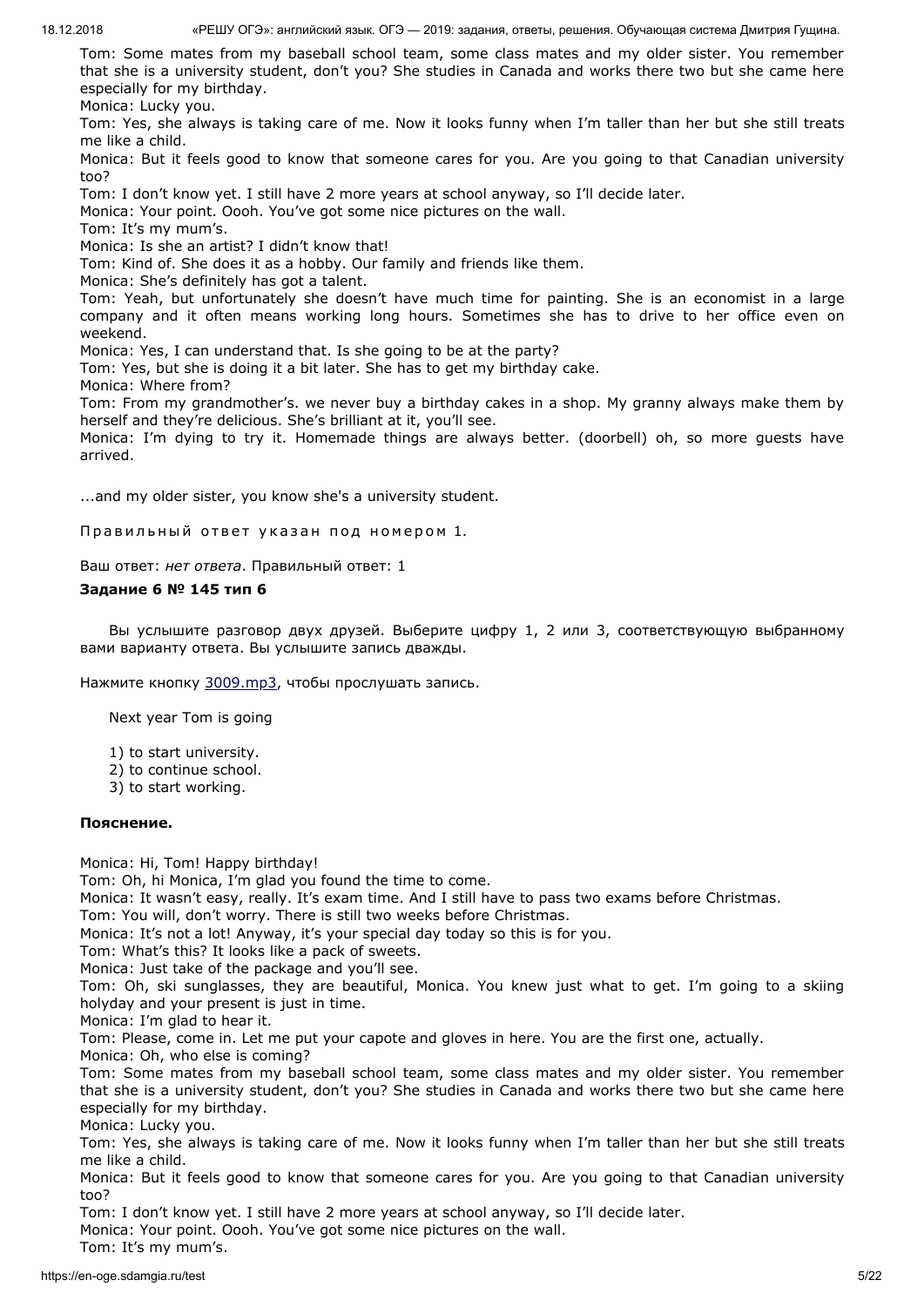Monica: Is she an artist? I didn't know that!

Tom: Kind of. She does it as a hobby. Our family and friends like them.

Monica: She's definitely has got a talent.

Tom: Yeah, but unfortunately she doesn't have much time for painting. She is an economist in a large company and it often means working long hours. Sometimes she has to drive to her office even on weekend.

Monica: Yes, I can understand that. Is she going to be at the party?

Tom: Yes, but she is doing it a bit later. She has to get my birthday cake.

Monica: Where from?

Tom: From my grandmother's. we never buy a birthday cakes in a shop. My granny always make them by herself and they're delicious. She's brilliant at it, you'll see.

Monica: I'm dying to try it. Homemade things are always better. (doorbell) oh, so more guests have arrived.

I don't know yet....at school...

Правильный ответ указан под номером 2.

Ваш ответ: *нет ответа*. Правильный ответ: 2

# **Задание 7 № 146 тип 7**

Вы услышите разговор двух друзей. Выберите цифру 1, 2 или 3, соответствующую выбранному вами варианту ответа. Вы услышите запись дважды.

Нажмите кнопку [3009.mp3](https://en-oge.sdamgia.ru/files/3009.mp3), чтобы прослушать запись.

Tom's mother works as

- 1) an artist.
- 2) a driver.
- 3) an economist.

# **Пояснение.**

Monica: Hi, Tom! Happy birthday!

Tom: Oh, hi Monica, I'm glad you found the time to come.

Monica: It wasn't easy, really. It's exam time. And I still have to pass two exams before Christmas.

Tom: You will, don't worry. There is still two weeks before Christmas.

Monica: It's not a lot! Anyway, it's your special day today so this is for you.

Tom: What's this? It looks like a pack of sweets.

Monica: Just take of the package and you'll see.

Tom: Oh, ski sunglasses, they are beautiful, Monica. You knew just what to get. I'm going to a skiing holyday and your present is just in time.

Monica: I'm glad to hear it.

Tom: Please, come in. Let me put your capote and gloves in here. You are the first one, actually. Monica: Oh, who else is coming?

Tom: Some mates from my baseball school team, some class mates and my older sister. You remember that she is a university student, don't you? She studies in Canada and works there two but she came here

especially for my birthday. Monica: Lucky you.

Tom: Yes, she always is taking care of me. Now it looks funny when I'm taller than her but she still treats me like a child.

Monica: But it feels good to know that someone cares for you. Are you going to that Canadian university too?

Tom: I don't know yet. I still have 2 more years at school anyway, so I'll decide later.

Monica: Your point. Oooh. You've got some nice pictures on the wall.

Tom: It's my mum's.

Monica: Is she an artist? I didn't know that!

Tom: Kind of. She does it as a hobby. Our family and friends like them.

Monica: She's definitely has got a talent.

Tom: Yeah, but unfortunately she doesn't have much time for painting. She is an economist in a large company and it often means working long hours. Sometimes she has to drive to her office even on weekend.

Monica: Yes, I can understand that. Is she going to be at the party?

Tom: Yes, but she is doing it a bit later. She has to get my birthday cake.

Monica: Where from?

Tom: From my grandmother's. we never buy a birthday cakes in a shop. My granny always make them by herself and they're delicious. She's brilliant at it, you'll see.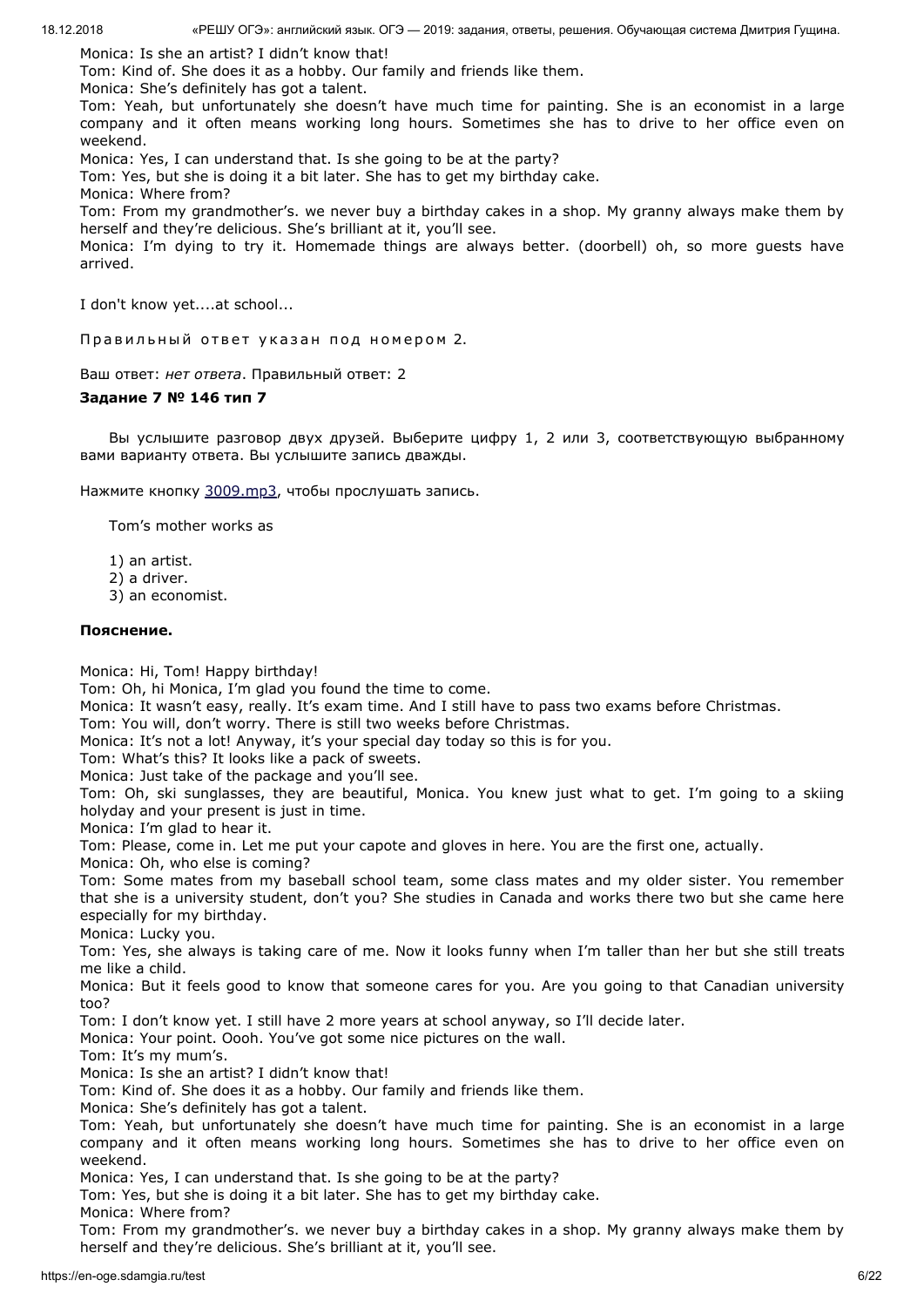Monica: I'm dying to try it. Homemade things are always better. (doorbell) oh, so more guests have arrived.

She's an economist at a large company...

Правильный ответ указан под номером 3.

Ваш ответ: *нет ответа*. Правильный ответ: 3

#### **Задание 8 № 147 тип 8**

Вы услышите разговор двух друзей. Выберите цифру 1, 2 или 3, соответствующую выбранному вами варианту ответа. Вы услышите запись дважды.

Нажмите кнопку [3009.mp3](https://en-oge.sdamgia.ru/files/3009.mp3), чтобы прослушать запись.

The birthday cake for Tom has been made by

1) a professional cook.

2) his mother.

3) his grandmother.

#### **Пояснение.**

Monica: Hi, Tom! Happy birthday!

Tom: Oh, hi Monica, I'm glad you found the time to come.

Monica: It wasn't easy, really. It's exam time. And I still have to pass two exams before Christmas.

Tom: You will, don't worry. There is still two weeks before Christmas.

Monica: It's not a lot! Anyway, it's your special day today so this is for you.

Tom: What's this? It looks like a pack of sweets.

Monica: Just take of the package and you'll see.

Tom: Oh, ski sunglasses, they are beautiful, Monica. You knew just what to get. I'm going to a skiing holyday and your present is just in time.

Monica: I'm glad to hear it.

Tom: Please, come in. Let me put your capote and gloves in here. You are the first one, actually.

Monica: Oh, who else is coming?

Tom: Some mates from my baseball school team, some class mates and my older sister. You remember that she is a university student, don't you? She studies in Canada and works there two but she came here especially for my birthday.

Monica: Lucky you.

Tom: Yes, she always is taking care of me. Now it looks funny when I'm taller than her but she still treats me like a child.

Monica: But it feels good to know that someone cares for you. Are you going to that Canadian university too?

Tom: I don't know yet. I still have 2 more years at school anyway, so I'll decide later.

Monica: Your point. Oooh. You've got some nice pictures on the wall.

Tom: It's my mum's.

Monica: Is she an artist? I didn't know that!

Tom: Kind of. She does it as a hobby. Our family and friends like them.

Monica: She's definitely has got a talent.

Tom: Yeah, but unfortunately she doesn't have much time for painting. She is an economist in a large company and it often means working long hours. Sometimes she has to drive to her office even on weekend.

Monica: Yes, I can understand that. Is she going to be at the party?

Tom: Yes, but she is doing it a bit later. She has to get my birthday cake.

Monica: Where from?

Tom: From my grandmother's. we never buy a birthday cakes in a shop. My granny always make them by herself and they're delicious. She's brilliant at it, you'll see.

Monica: I'm dying to try it. Homemade things are always better. (doorbell) oh, so more guests have arrived.

...from my grandmother's. We never buy birthday cakes in a shop. My granny makes it herself.

Правильный ответ указан под номером 3.

Ваш ответ: *нет ответа*. Правильный ответ: 3

**Задание 9 № 1182 тип 9**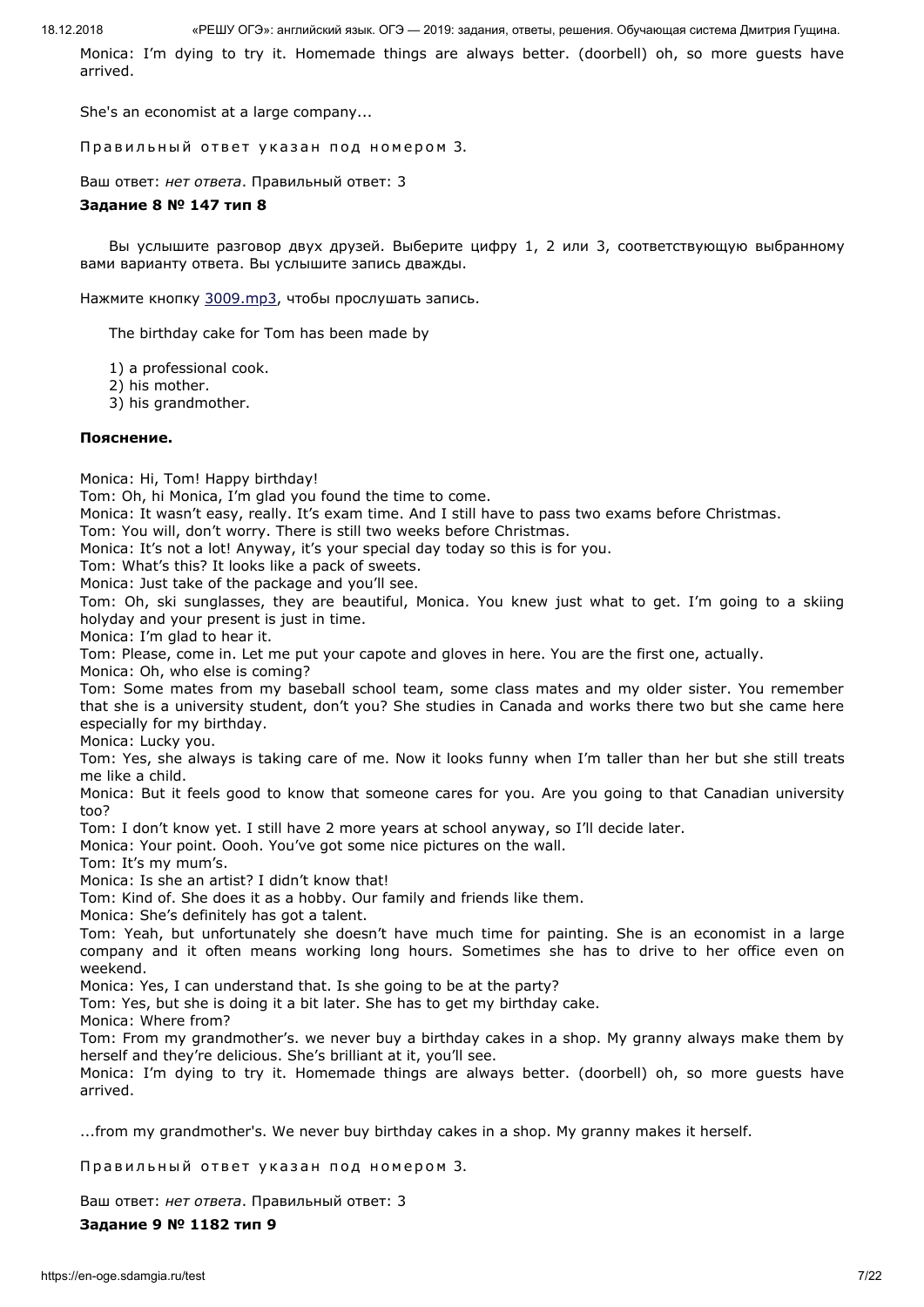Прочитайте тексты и установите соответствие между текстами А–G и заголовками 1–8. В ответ запишите цифры, в порядке, соответствующем буквам. Используйте каждую цифру **только один раз**. В задании есть **один лишний заголовок**.

- 1. Residents of the North Pole
- 2. Born to live in cold weather
- 3. Life is getting harder
- 4. Sometimes they are similar to us
- 5. Hunting strategies
- 6. Home upbringing for bears
- 7. Changes in population
- 8. Good food is important

**A.** Polar bears started to evolve from brown bears about 5 million years ago. Unlike bears living on land, they are white in colour and their fur is very thick. It helps them to survive on sea ice and swim in cold waters. Polar bears are really big - adult males normally weigh from 350 to 550 kg. Females are smaller. The bears' large paws distribute their weight when they move on thin ice, and their tails are short to conserve heat.

**B.** Polar bears occupy one of the planet's coldest environments, the Arctic. They prefer northern areas like Canada, Greenland, Alaska, Russia and Norway. Scientists have identified 19 populations of polar bears spread across four different regions of the Arctic. Although many children's books show polar bears and penguins together, the two are found at different poles.

**C.** These Arctic giants have no natural enemies. Their diet is based on seals. Other sources of food for polar bears are Arctic plants, and also geese, bird eggs and fish. They can eat a wide range of foods but only marine mammals, like seals and beluga whales, are able to provide them with all the necessary proteins and vitamins to survive in the icy environment.

**D.** Bears catch seals from ice platforms. They usually wait for seals near their breathing holes – the openings in the ice the seals use to breathe. In autumn, seals cut out breathing holes in the ice and keep them through the winter and polar bears locate the holes with their powerful sense of smell. Polar bears can also attack seals sleeping on the ice.

**E.** Polar bears spend lots of time hunting seals on sea ice or from large drifting blocks of ice. However, due to global warming sea ice is melting. As a result, bears have to hunt in the water, which is less successful and very risky. Polar bears are good swimmers but they cannot swim long distances and often drown. They don't have enough food to gain enough fat and their newborn cubs are weaker than they used to be.

**F.** Normally, a female bear builds a den (a tunnel in the ice with two rooms) where she gives birth to two cubs. They are born very small, only about half a kilo, but they grow quickly on their mother's rich milk. For about two years, cubs depend totally on their mothers for food and for survival skills — the mothers teach them how to hunt and survive in the harsh realities of life.

**G.** Native people, who have lived side by side with polar bears for centuries, say that in many ways bears are like humans. When they are not busy hunting, they play, mock fight or chase each other. Their nose-tonose greeting usually means some request, for example, a request for food. Some scientists claim they have watched polar bears sharing their food and even performing some eating rituals like greeting their host and saying thank you after a meal.

| Текст     | - |  |  |  |
|-----------|---|--|--|--|
| Заголовок |   |  |  |  |

# **Пояснение.**

A—2 large paws distribute their weight when they move on thin ice... fur is very thick. It helps them to survive on sea ice and swim in cold waters

B—1 They prefer northern areas like Canada, Greenland, Alaska, Russia and Norway.

C—8 They can eat a wide range of foods but only marine mammals, like seals and beluga whales, are able to provide them with all the necessary proteins and vitamins to survive

D—5 Bears catch seals from ice platforms... bears can also attack seals sleeping on the ice.

E—3 due to global warming sea ice is melting. As a result, bears have to hunt in the water, which is less successful and very risky.

F—6 a female bear builds a den (a tunnel in the ice with two rooms) where she gives birth to two cubs.

G—4 in many ways bears are like humans.

Ответ: 2185364.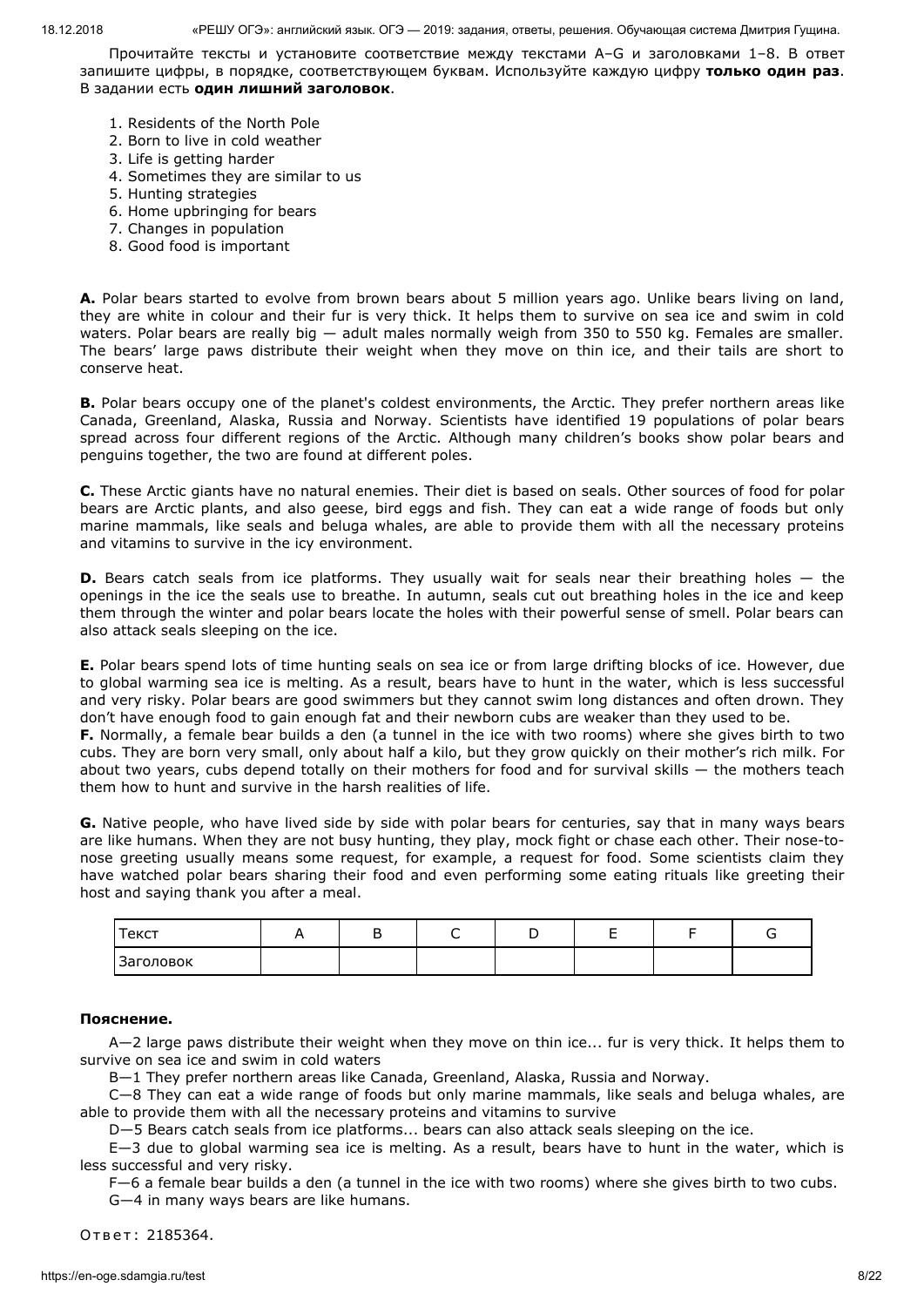Ваш ответ: *нет ответа*. Правильный ответ: 2185364

#### **Задание 10 № 1137 тип 10**

# **The Best Job in the World**

Have you ever heard of the Great Barrier Reef? It is the world's largest coral reef system along the eastern coast of Australia. In February 2009 an extraordinary position was advertised by the Australian Tourism Office. The advertisement ran that the Great Barrier Reef needed a caretaker for half a year. It was for a special person who would look after the Reef.

The job offered a large salary, free accommodation in a luxury villa, and transportation there and around the islands. All expenses would be paid: the winner wouldn't need to spend any extra money on anything.

The job's duties were pretty simple. You could only dream of such requirements. First, the person had to speak English and swim well. Second, on the island his responsibility included writing a weekly Internet blog. That's right, weekly, not even daily! The job description also required the successful applicant to explore the islands of the Great Barrier Reef, swim, make friends with the locals and generally enjoy the tropical climate and lifestyle. A real dream!

Within the first 2 days of the contest, the tourism office received more than seven thousand online applications. All told, 34,000 people of all different nationalities applied. Each made and presented a 60 second video resume. They had to be creative and they were. In the end 16 people were chosen, who flew to Australia for the final selection. The candidates were interviewed and the winner was Ben Southall from the UK.

Ben greatly enjoyed the dream job he had got. He realised that people knew very little about planet earth and its treasures. Living in big cities, they forgot how important the flora and fauna of this world were. Every time Ben went outdoors, he could discover something new. "Every time I dived or went underwater, I forgot about all the troubles above water and concentrated on living in the moment. It was a good way to clean the mind and build respect for the natural world," Ben said.

Ben's life on the island was not just fun. It was very busy, busier than most people imagined, and certainly busier than Ben himself had imagined. He worked seven days a week and up to 19 hours a day. The Best Job included travelling to over 60 islands of the Reef almost every day. It was not just looking after the Reef, Ben had a lot of meetings, press conferences and interviews. He was getting a lot of attention all the time and he couldn't get away from it. That was probably the hardest part of the job.

Moreover, any adventure has a certain degree of risk. Swimming and diving on the Great Barrier Reef was not different. Ben had to deal with whales, sharksand other huge sea creatures. Surprisingly, the most dangerous thing was a small jellyfish about the size of a little finger. It's considered to be extremely poisonous and Ben was stung by it. He had to spend a couple of days in hospital but luckily recovered after a course of antibiotics.

Ben often says that the project has taught him a few valuable lessons. Working with the Internet is one of those jobs you can do 24 hours a day. Ben realised it was hard to separate life and work, but this he had to do. He also said: "I've learned that we get one life on earth so we have to use it. There'll always be other countries to visit, other people to meet and other adventures to meet. This is what I wish to do. I'm planning to go to Asia in a few years time".

The Australian Tourism Office employs a new caretaker twice a year.

1) True 2) False 3) Not stated 4)

#### **Пояснение.**

Нет информации.

Правильный ответ указан под номером 3.

Ваш ответ: *нет ответа*. Правильный ответ: 3

#### **Задание 11 № 1138 тип 11**

#### **The Best Job in the World**

Have you ever heard of the Great Barrier Reef? It is the world's largest coral reef system along the eastern coast of Australia. In February 2009 an extraordinary position was advertised by the Australian Tourism Office. The advertisement ran that the Great Barrier Reef needed a caretaker for half a year. It was for a special person who would look after the Reef.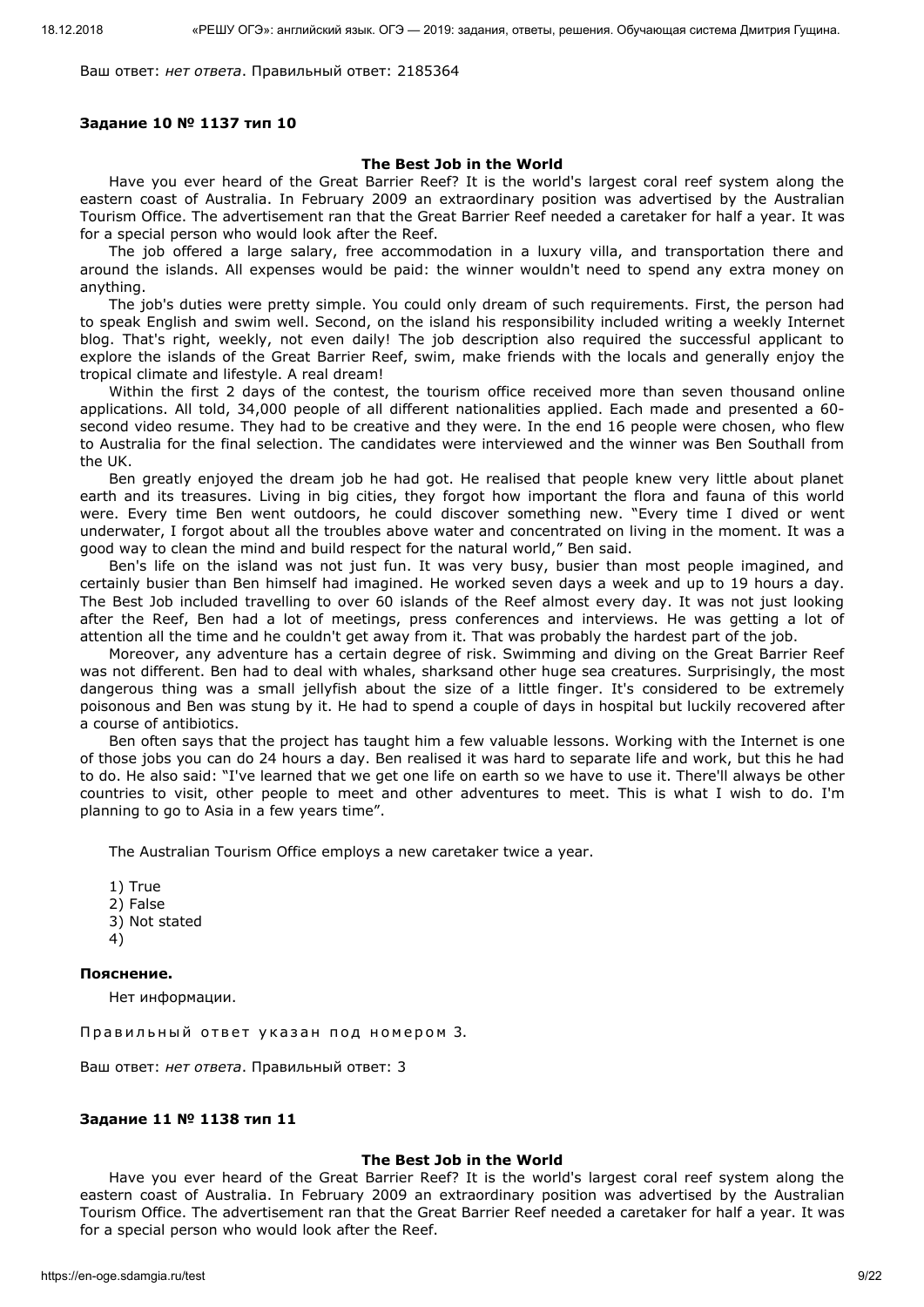The job offered a large salary, free accommodation in a luxury villa, and transportation there and around the islands. All expenses would be paid: the winner wouldn't need to spend any extra money on anything.

The job's duties were pretty simple. You could only dream of such requirements. First, the person had to speak English and swim well. Second, on the island his responsibility included writing a weekly Internet blog. That's right, weekly, not even daily! The job description also required the successful applicant to explore the islands of the Great Barrier Reef, swim, make friends with the locals and generally enjoy the tropical climate and lifestyle. A real dream!

Within the first 2 days of the contest, the tourism office received more than seven thousand online applications. All told, 34,000 people of all different nationalities applied. Each made and presented a 60 second video resume. They had to be creative and they were. In the end 16 people were chosen, who flew to Australia for the final selection. The candidates were interviewed and the winner was Ben Southall from the UK.

Ben greatly enjoyed the dream job he had got. He realised that people knew very little about planet earth and its treasures. Living in big cities, they forgot how important the flora and fauna of this world were. Every time Ben went outdoors, he could discover something new. "Every time I dived or went underwater, I forgot about all the troubles above water and concentrated on living in the moment. It was a good way to clean the mind and build respect for the natural world," Ben said.

Ben's life on the island was not just fun. It was very busy, busier than most people imagined, and certainly busier than Ben himself had imagined. He worked seven days a week and up to 19 hours a day. The Best Job included travelling to over 60 islands of the Reef almost every day. It was not just looking after the Reef, Ben had a lot of meetings, press conferences and interviews. He was getting a lot of attention all the time and he couldn't get away from it. That was probably the hardest part of the job.

Moreover, any adventure has a certain degree of risk. Swimming and diving on the Great Barrier Reef was not different. Ben had to deal with whales, sharksand other huge sea creatures. Surprisingly, the most dangerous thing was a small jellyfish about the size of a little finger. It's considered to be extremely poisonous and Ben was stung by it. He had to spend a couple of days in hospital but luckily recovered after a course of antibiotics.

Ben often says that the project has taught him a few valuable lessons. Working with the Internet is one of those jobs you can do 24 hours a day. Ben realised it was hard to separate life and work, but this he had to do. He also said: "I've learned that we get one life on earth so we have to use it. There'll always be other countries to visit, other people to meet and other adventures to meet. This is what I wish to do. I'm planning to go to Asia in a few years time".

There was no Internet on the islands of the Great Barrier Reef.

1) True 2) False 3) Not stated 4)

### **Пояснение.**

Second, on the island his responsibility included writing a weekly Internet blog.

Правильный ответ указан под номером 2.

Ваш ответ: *нет ответа*. Правильный ответ: 2

### **Задание 12 № 1139 тип 12**

#### **The Best Job in the World**

Have you ever heard of the Great Barrier Reef? It is the world's largest coral reef system along the eastern coast of Australia. In February 2009 an extraordinary position was advertised by the Australian Tourism Office. The advertisement ran that the Great Barrier Reef needed a caretaker for half a year. It was for a special person who would look after the Reef.

The job offered a large salary, free accommodation in a luxury villa, and transportation there and around the islands. All expenses would be paid: the winner wouldn't need to spend any extra money on anything.

The job's duties were pretty simple. You could only dream of such requirements. First, the person had to speak English and swim well. Second, on the island his responsibility included writing a weekly Internet blog. That's right, weekly, not even daily! The job description also required the successful applicant to explore the islands of the Great Barrier Reef, swim, make friends with the locals and generally enjoy the tropical climate and lifestyle. A real dream!

Within the first 2 days of the contest, the tourism office received more than seven thousand online applications. All told, 34,000 people of all different nationalities applied. Each made and presented a 60 second video resume. They had to be creative and they were. In the end 16 people were chosen, who flew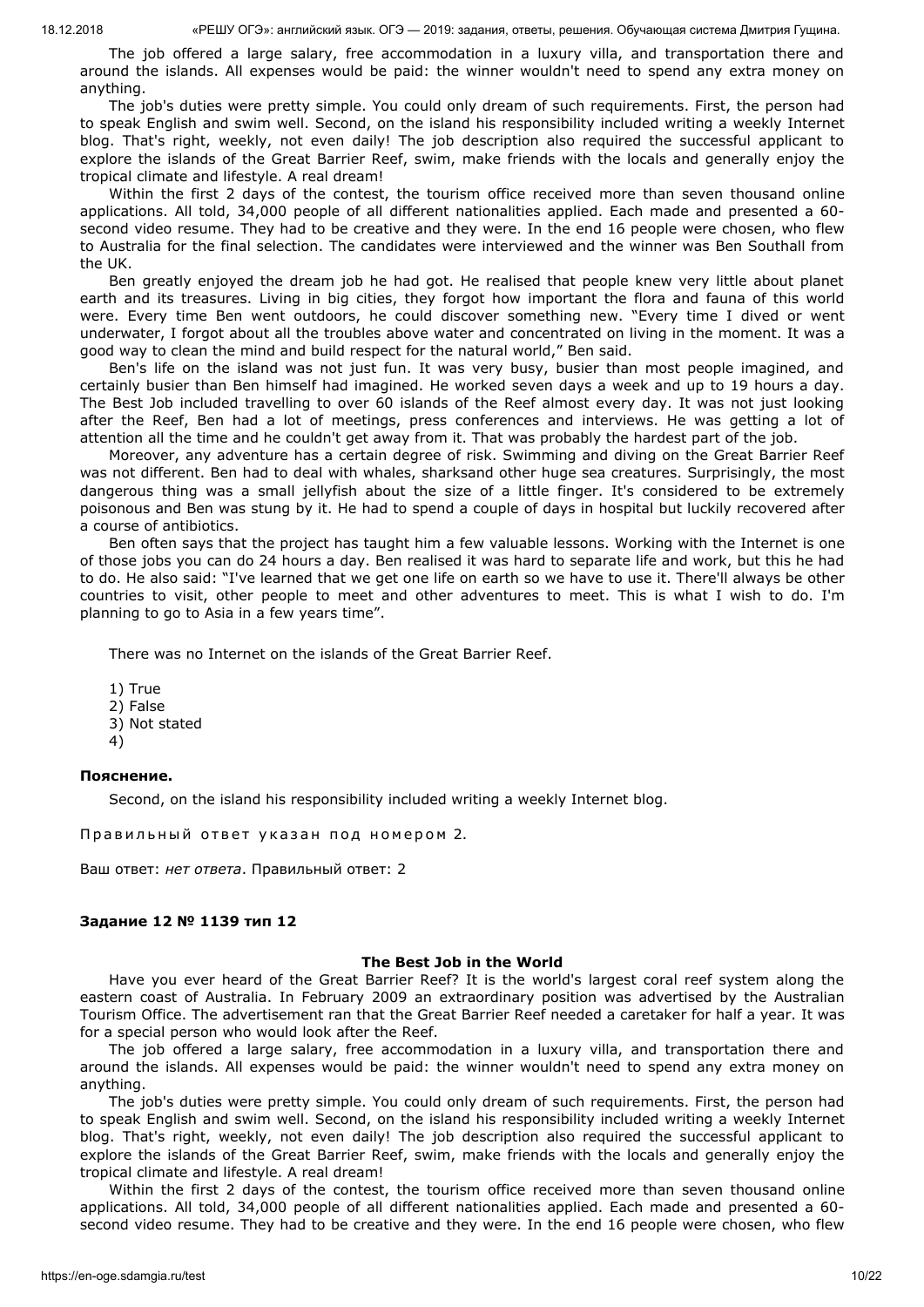to Australia for the final selection. The candidates were interviewed and the winner was Ben Southall from the UK.

Ben greatly enjoyed the dream job he had got. He realised that people knew very little about planet earth and its treasures. Living in big cities, they forgot how important the flora and fauna of this world were. Every time Ben went outdoors, he could discover something new. "Every time I dived or went underwater, I forgot about all the troubles above water and concentrated on living in the moment. It was a good way to clean the mind and build respect for the natural world," Ben said.

Ben's life on the island was not just fun. It was very busy, busier than most people imagined, and certainly busier than Ben himself had imagined. He worked seven days a week and up to 19 hours a day. The Best Job included travelling to over 60 islands of the Reef almost every day. It was not just looking after the Reef, Ben had a lot of meetings, press conferences and interviews. He was getting a lot of attention all the time and he couldn't get away from it. That was probably the hardest part of the job.

Moreover, any adventure has a certain degree of risk. Swimming and diving on the Great Barrier Reef was not different. Ben had to deal with whales, sharksand other huge sea creatures. Surprisingly, the most dangerous thing was a small jellyfish about the size of a little finger. It's considered to be extremely poisonous and Ben was stung by it. He had to spend a couple of days in hospital but luckily recovered after a course of antibiotics.

Ben often says that the project has taught him a few valuable lessons. Working with the Internet is one of those jobs you can do 24 hours a day. Ben realised it was hard to separate life and work, but this he had to do. He also said: "I've learned that we get one life on earth so we have to use it. There'll always be other countries to visit, other people to meet and other adventures to meet. This is what I wish to do. I'm planning to go to Asia in a few years time".

People from different countries applied for the job.

- 1) True
- 2) False
- 3) Not stated
- 4)

### **Пояснение.**

Within the first 2 days of the contest, the tourism office received more than seven thousand online applications. All told, 34,000 people of all different nationalities applied.

Правильный ответ указан под номером 1.

Ваш ответ: *нет ответа*. Правильный ответ: 1

### **Задание 13 № 1140 тип 13**

#### **The Best Job in the World**

Have you ever heard of the Great Barrier Reef? It is the world's largest coral reef system along the eastern coast of Australia. In February 2009 an extraordinary position was advertised by the Australian Tourism Office. The advertisement ran that the Great Barrier Reef needed a caretaker for half a year. It was for a special person who would look after the Reef.

The job offered a large salary, free accommodation in a luxury villa, and transportation there and around the islands. All expenses would be paid: the winner wouldn't need to spend any extra money on anything.

The job's duties were pretty simple. You could only dream of such requirements. First, the person had to speak English and swim well. Second, on the island his responsibility included writing a weekly Internet blog. That's right, weekly, not even daily! The job description also required the successful applicant to explore the islands of the Great Barrier Reef, swim, make friends with the locals and generally enjoy the tropical climate and lifestyle. A real dream!

Within the first 2 days of the contest, the tourism office received more than seven thousand online applications. All told, 34,000 people of all different nationalities applied. Each made and presented a 60 second video resume. They had to be creative and they were. In the end 16 people were chosen, who flew to Australia for the final selection. The candidates were interviewed and the winner was Ben Southall from the UK.

Ben greatly enjoyed the dream job he had got. He realised that people knew very little about planet earth and its treasures. Living in big cities, they forgot how important the flora and fauna of this world were. Every time Ben went outdoors, he could discover something new. "Every time I dived or went underwater, I forgot about all the troubles above water and concentrated on living in the moment. It was a good way to clean the mind and build respect for the natural world," Ben said.

Ben's life on the island was not just fun. It was very busy, busier than most people imagined, and certainly busier than Ben himself had imagined. He worked seven days a week and up to 19 hours a day. The Best Job included travelling to over 60 islands of the Reef almost every day. It was not just looking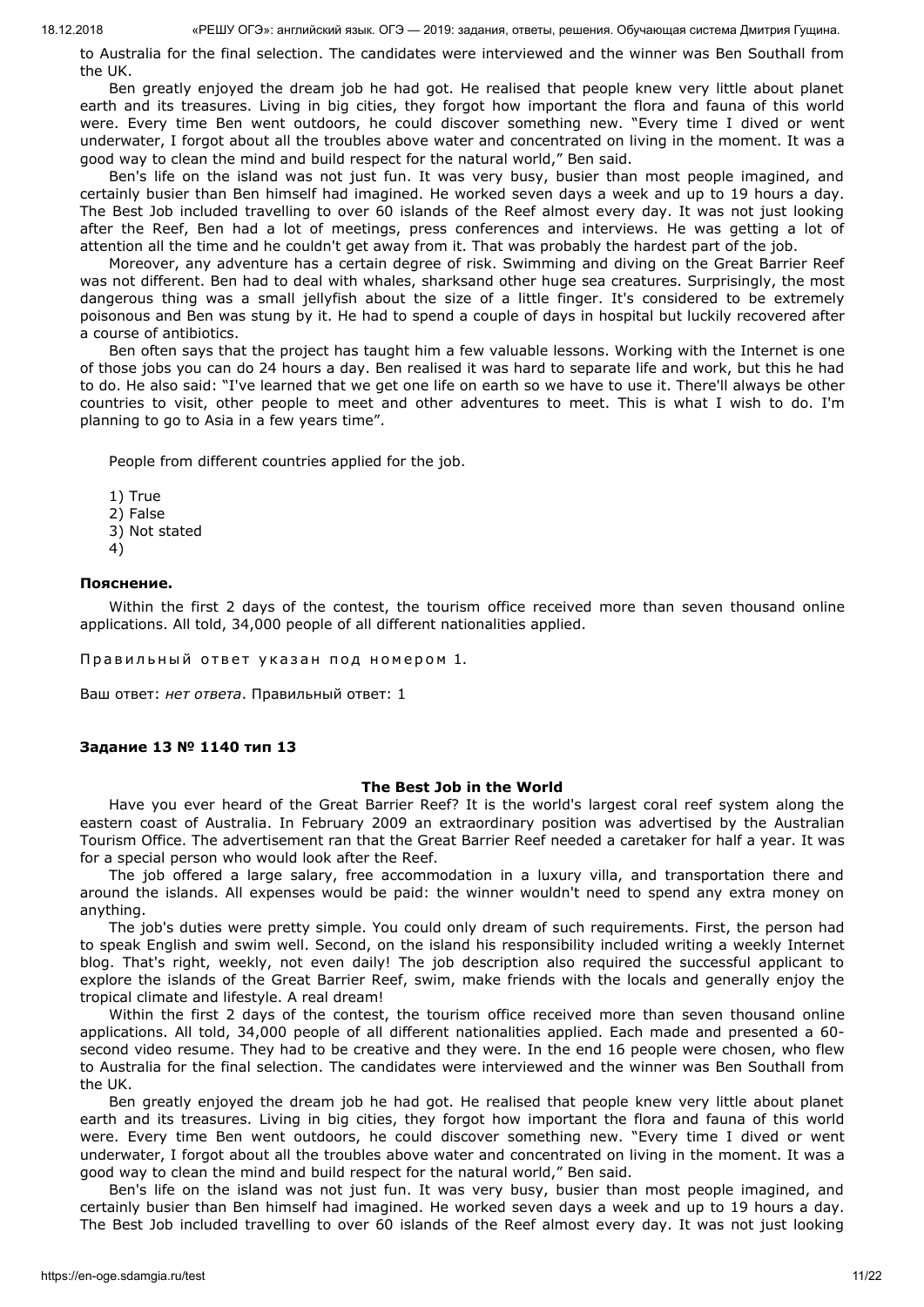after the Reef, Ben had a lot of meetings, press conferences and interviews. He was getting a lot of attention all the time and he couldn't get away from it. That was probably the hardest part of the job.

Moreover, any adventure has a certain degree of risk. Swimming and diving on the Great Barrier Reef was not different. Ben had to deal with whales, sharksand other huge sea creatures. Surprisingly, the most dangerous thing was a small jellyfish about the size of a little finger. It's considered to be extremely poisonous and Ben was stung by it. He had to spend a couple of days in hospital but luckily recovered after a course of antibiotics.

Ben often says that the project has taught him a few valuable lessons. Working with the Internet is one of those jobs you can do 24 hours a day. Ben realised it was hard to separate life and work, but this he had to do. He also said: "I've learned that we get one life on earth so we have to use it. There'll always be other countries to visit, other people to meet and other adventures to meet. This is what I wish to do. I'm planning to go to Asia in a few years time".

Ben Southall was a good swimmer.

1) True

2) False

3) Not stated

4)

### **Пояснение.**

The job's duties were pretty simple. You could only dream of such requirements. First, the person had to speak English and swim well.

Правильный ответ указан под номером 1.

Ваш ответ: *нет ответа*. Правильный ответ: 1

## **Задание 14 № 1141 тип 14**

### **The Best Job in the World**

Have you ever heard of the Great Barrier Reef? It is the world's largest coral reef system along the eastern coast of Australia. In February 2009 an extraordinary position was advertised by the Australian Tourism Office. The advertisement ran that the Great Barrier Reef needed a caretaker for half a year. It was for a special person who would look after the Reef.

The job offered a large salary, free accommodation in a luxury villa, and transportation there and around the islands. All expenses would be paid: the winner wouldn't need to spend any extra money on anything.

The job's duties were pretty simple. You could only dream of such requirements. First, the person had to speak English and swim well. Second, on the island his responsibility included writing a weekly Internet blog. That's right, weekly, not even daily! The job description also required the successful applicant to explore the islands of the Great Barrier Reef, swim, make friends with the locals and generally enjoy the tropical climate and lifestyle. A real dream!

Within the first 2 days of the contest, the tourism office received more than seven thousand online applications. All told, 34,000 people of all different nationalities applied. Each made and presented a 60 second video resume. They had to be creative and they were. In the end 16 people were chosen, who flew to Australia for the final selection. The candidates were interviewed and the winner was Ben Southall from the UK.

Ben greatly enjoyed the dream job he had got. He realised that people knew very little about planet earth and its treasures. Living in big cities, they forgot how important the flora and fauna of this world were. Every time Ben went outdoors, he could discover something new. "Every time I dived or went underwater, I forgot about all the troubles above water and concentrated on living in the moment. It was a good way to clean the mind and build respect for the natural world," Ben said.

Ben's life on the island was not just fun. It was very busy, busier than most people imagined, and certainly busier than Ben himself had imagined. He worked seven days a week and up to 19 hours a day. The Best Job included travelling to over 60 islands of the Reef almost every day. It was not just looking after the Reef, Ben had a lot of meetings, press conferences and interviews. He was getting a lot of attention all the time and he couldn't get away from it. That was probably the hardest part of the job.

Moreover, any adventure has a certain degree of risk. Swimming and diving on the Great Barrier Reef was not different. Ben had to deal with whales, sharksand other huge sea creatures. Surprisingly, the most dangerous thing was a small jellyfish about the size of a little finger. It's considered to be extremely poisonous and Ben was stung by it. He had to spend a couple of days in hospital but luckily recovered after a course of antibiotics.

Ben often says that the project has taught him a few valuable lessons. Working with the Internet is one of those jobs you can do 24 hours a day. Ben realised it was hard to separate life and work, but this he had to do. He also said: "I've learned that we get one life on earth so we have to use it. There'll always be other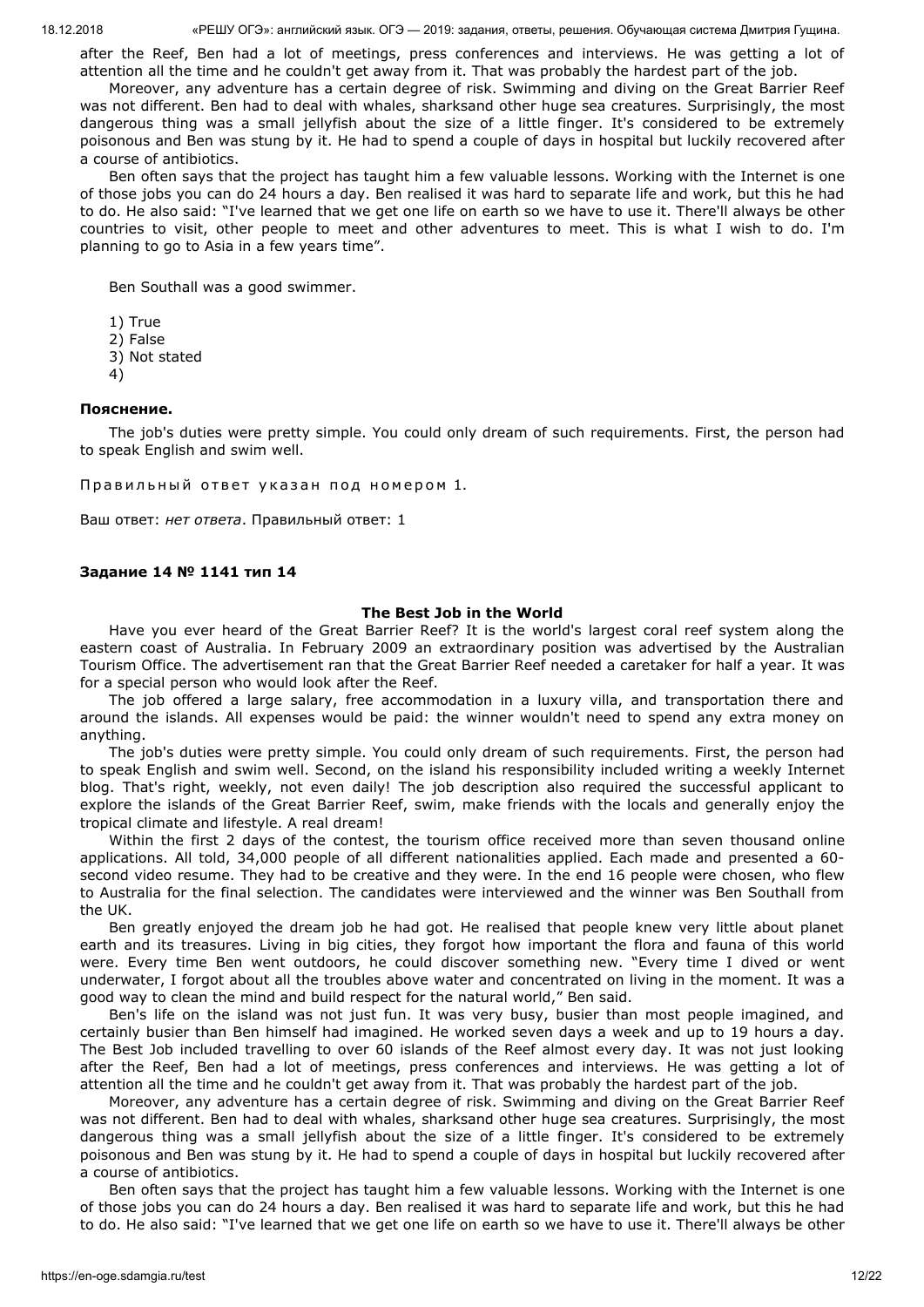countries to visit, other people to meet and other adventures to meet. This is what I wish to do. I'm planning to go to Asia in a few years time".

While working as a caretaker Ben Southall had lots of free time.

- 1) True
- 2) False
- 3) Not stated
- 4)

## **Пояснение.**

Ben's life on the island was not just fun. It was very busy, busier than most people imagined, and certainly busier than Ben himself had imagined.

Правильный ответ указан под номером 2.

Ваш ответ: *нет ответа*. Правильный ответ: 2

# **Задание 15 № 1142 тип 15**

### **The Best Job in the World**

Have you ever heard of the Great Barrier Reef? It is the world's largest coral reef system along the eastern coast of Australia. In February 2009 an extraordinary position was advertised by the Australian Tourism Office. The advertisement ran that the Great Barrier Reef needed a caretaker for half a year. It was for a special person who would look after the Reef.

The job offered a large salary, free accommodation in a luxury villa, and transportation there and around the islands. All expenses would be paid: the winner wouldn't need to spend any extra money on anything.

The job's duties were pretty simple. You could only dream of such requirements. First, the person had to speak English and swim well. Second, on the island his responsibility included writing a weekly Internet blog. That's right, weekly, not even daily! The job description also required the successful applicant to explore the islands of the Great Barrier Reef, swim, make friends with the locals and generally enjoy the tropical climate and lifestyle. A real dream!

Within the first 2 days of the contest, the tourism office received more than seven thousand online applications. All told, 34,000 people of all different nationalities applied. Each made and presented a 60 second video resume. They had to be creative and they were. In the end 16 people were chosen, who flew to Australia for the final selection. The candidates were interviewed and the winner was Ben Southall from the UK.

Ben greatly enjoyed the dream job he had got. He realised that people knew very little about planet earth and its treasures. Living in big cities, they forgot how important the flora and fauna of this world were. Every time Ben went outdoors, he could discover something new. "Every time I dived or went underwater, I forgot about all the troubles above water and concentrated on living in the moment. It was a good way to clean the mind and build respect for the natural world," Ben said.

Ben's life on the island was not just fun. It was very busy, busier than most people imagined, and certainly busier than Ben himself had imagined. He worked seven days a week and up to 19 hours a day. The Best Job included travelling to over 60 islands of the Reef almost every day. It was not just looking after the Reef, Ben had a lot of meetings, press conferences and interviews. He was getting a lot of attention all the time and he couldn't get away from it. That was probably the hardest part of the job.

Moreover, any adventure has a certain degree of risk. Swimming and diving on the Great Barrier Reef was not different. Ben had to deal with whales, sharksand other huge sea creatures. Surprisingly, the most dangerous thing was a small jellyfish about the size of a little finger. It's considered to be extremely poisonous and Ben was stung by it. He had to spend a couple of days in hospital but luckily recovered after a course of antibiotics.

Ben often says that the project has taught him a few valuable lessons. Working with the Internet is one of those jobs you can do 24 hours a day. Ben realised it was hard to separate life and work, but this he had to do. He also said: "I've learned that we get one life on earth so we have to use it. There'll always be other countries to visit, other people to meet and other adventures to meet. This is what I wish to do. I'm planning to go to Asia in a few years time".

To do his job Ben Southall had to communicate with journalists.

1) True 2) False 3) Not stated 4)

**Пояснение.**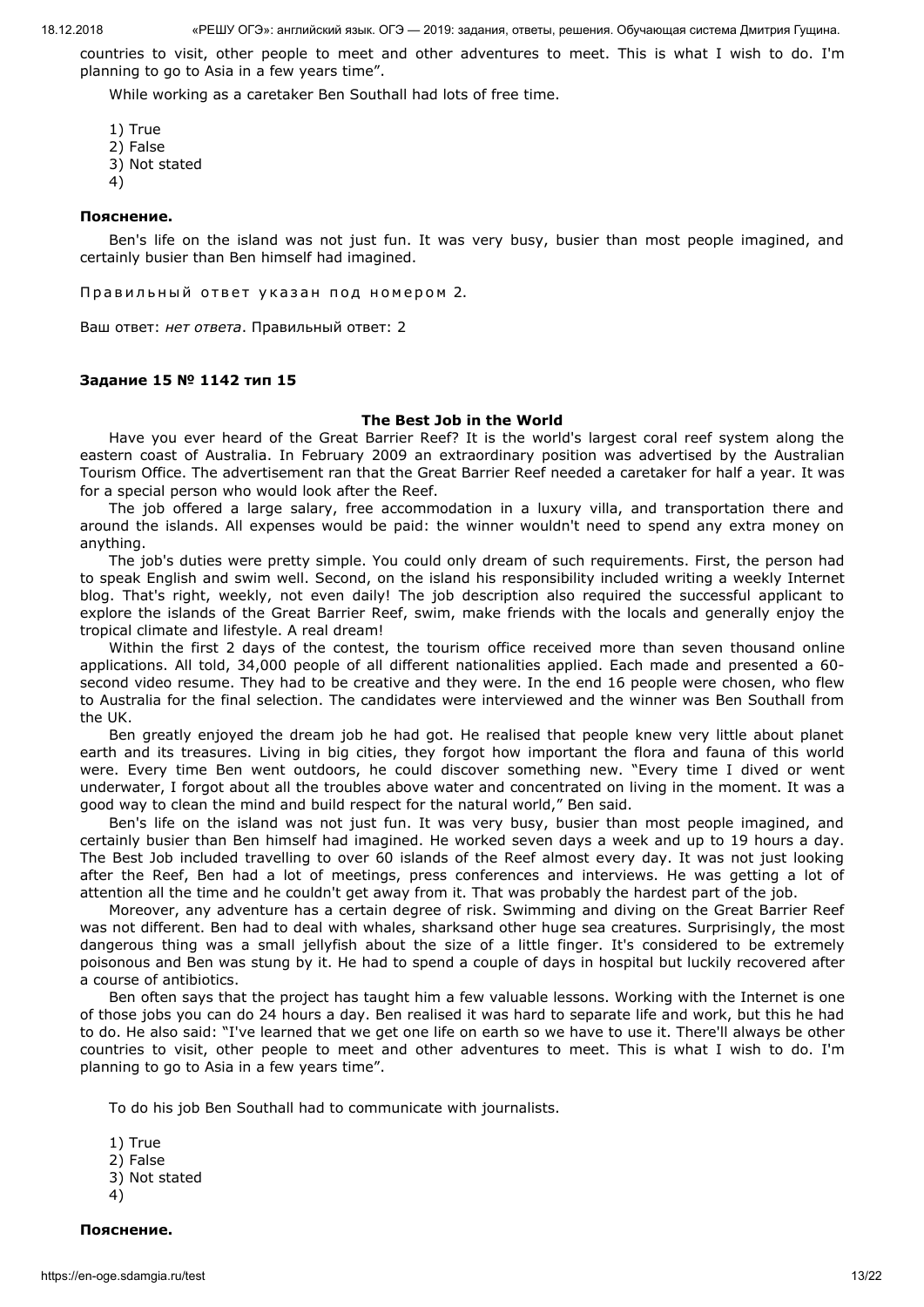It was not just looking after the Reef, Ben had a lot of meetings, press conferences and interviews. He was getting a lot of attention all the time and he couldn't get away from it. That was probably the hardest part of the job.

Правильный ответ указан под номером 1.

Ваш ответ: *нет ответа*. Правильный ответ: 1

#### **Задание 16 № 1143 тип 16**

#### **The Best Job in the World**

Have you ever heard of the Great Barrier Reef? It is the world's largest coral reef system along the eastern coast of Australia. In February 2009 an extraordinary position was advertised by the Australian Tourism Office. The advertisement ran that the Great Barrier Reef needed a caretaker for half a year. It was for a special person who would look after the Reef.

The job offered a large salary, free accommodation in a luxury villa, and transportation there and around the islands. All expenses would be paid: the winner wouldn't need to spend any extra money on anything.

The job's duties were pretty simple. You could only dream of such requirements. First, the person had to speak English and swim well. Second, on the island his responsibility included writing a weekly Internet blog. That's right, weekly, not even daily! The job description also required the successful applicant to explore the islands of the Great Barrier Reef, swim, make friends with the locals and generally enjoy the tropical climate and lifestyle. A real dream!

Within the first 2 days of the contest, the tourism office received more than seven thousand online applications. All told, 34,000 people of all different nationalities applied. Each made and presented a 60 second video resume. They had to be creative and they were. In the end 16 people were chosen, who flew to Australia for the final selection. The candidates were interviewed and the winner was Ben Southall from the UK.

Ben greatly enjoyed the dream job he had got. He realised that people knew very little about planet earth and its treasures. Living in big cities, they forgot how important the flora and fauna of this world were. Every time Ben went outdoors, he could discover something new. "Every time I dived or went underwater, I forgot about all the troubles above water and concentrated on living in the moment. It was a good way to clean the mind and build respect for the natural world," Ben said.

Ben's life on the island was not just fun. It was very busy, busier than most people imagined, and certainly busier than Ben himself had imagined. He worked seven days a week and up to 19 hours a day. The Best Job included travelling to over 60 islands of the Reef almost every day. It was not just looking after the Reef, Ben had a lot of meetings, press conferences and interviews. He was getting a lot of attention all the time and he couldn't get away from it. That was probably the hardest part of the job.

Moreover, any adventure has a certain degree of risk. Swimming and diving on the Great Barrier Reef was not different. Ben had to deal with whales, sharksand other huge sea creatures. Surprisingly, the most dangerous thing was a small jellyfish about the size of a little finger. It's considered to be extremely poisonous and Ben was stung by it. He had to spend a couple of days in hospital but luckily recovered after a course of antibiotics.

Ben often says that the project has taught him a few valuable lessons. Working with the Internet is one of those jobs you can do 24 hours a day. Ben realised it was hard to separate life and work, but this he had to do. He also said: "I've learned that we get one life on earth so we have to use it. There'll always be other countries to visit, other people to meet and other adventures to meet. This is what I wish to do. I'm planning to go to Asia in a few years time".

Ben Southhall was taken to hospital after a shark attack.

- 1) True
- 2) False
- 3) Not stated
- 4)

#### **Пояснение.**

Surprisingly, the most dangerous thing was a small jellyfish about the size of a little finger. It's considered to be extremely poisonous and Ben was stung by it. He had to spend a couple of days in hospital...

Правильный ответ указан под номером 2.

Ваш ответ: *нет ответа*. Правильный ответ: 2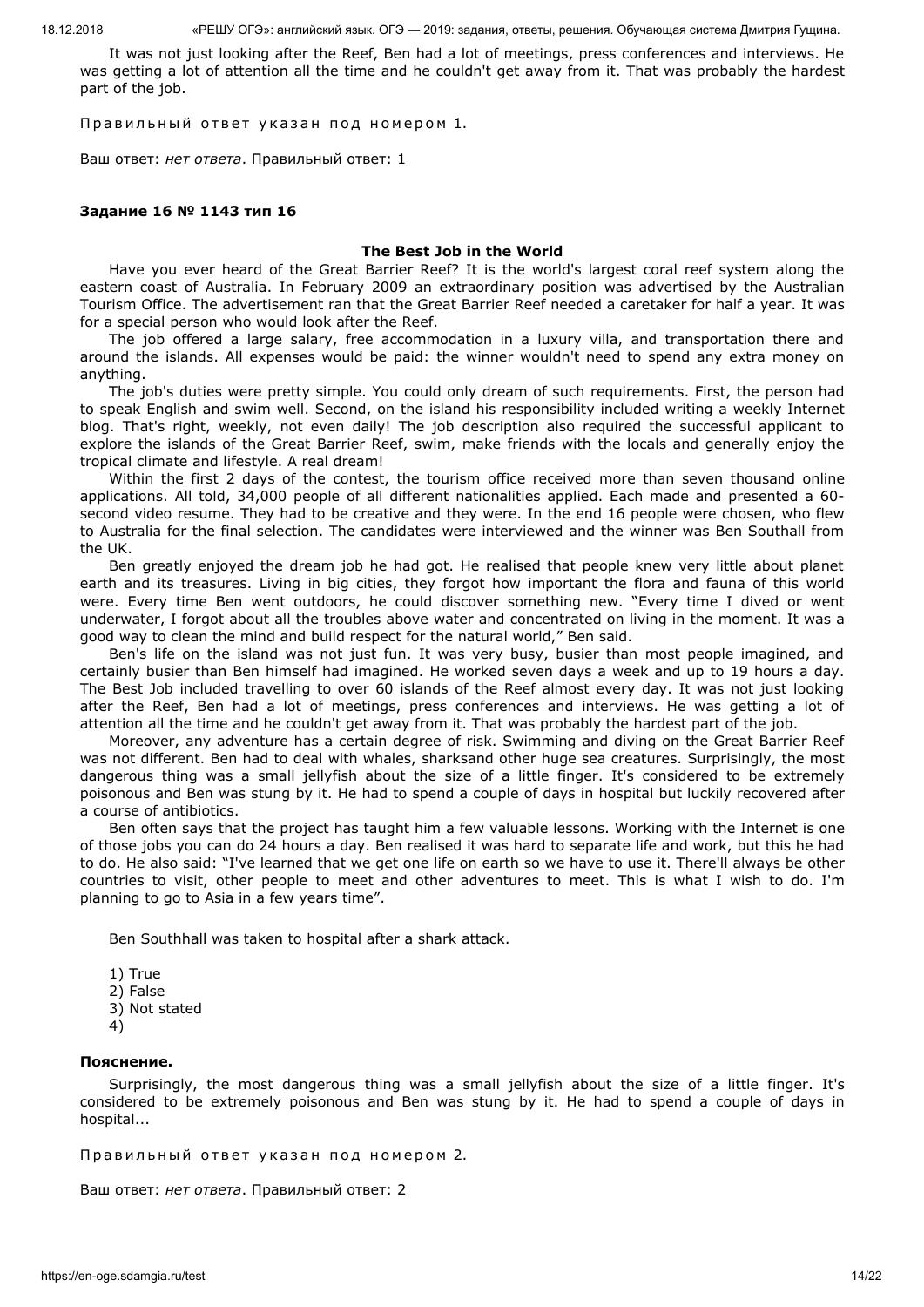# **Задание 17 № 1144 тип 17**

## **The Best Job in the World**

Have you ever heard of the Great Barrier Reef? It is the world's largest coral reef system along the eastern coast of Australia. In February 2009 an extraordinary position was advertised by the Australian Tourism Office. The advertisement ran that the Great Barrier Reef needed a caretaker for half a year. It was for a special person who would look after the Reef.

The job offered a large salary, free accommodation in a luxury villa, and transportation there and around the islands. All expenses would be paid: the winner wouldn't need to spend any extra money on anything.

The job's duties were pretty simple. You could only dream of such requirements. First, the person had to speak English and swim well. Second, on the island his responsibility included writing a weekly Internet blog. That's right, weekly, not even daily! The job description also required the successful applicant to explore the islands of the Great Barrier Reef, swim, make friends with the locals and generally enjoy the tropical climate and lifestyle. A real dream!

Within the first 2 days of the contest, the tourism office received more than seven thousand online applications. All told, 34,000 people of all different nationalities applied. Each made and presented a 60 second video resume. They had to be creative and they were. In the end 16 people were chosen, who flew to Australia for the final selection. The candidates were interviewed and the winner was Ben Southall from the UK.

Ben greatly enjoyed the dream job he had got. He realised that people knew very little about planet earth and its treasures. Living in big cities, they forgot how important the flora and fauna of this world were. Every time Ben went outdoors, he could discover something new. "Every time I dived or went underwater, I forgot about all the troubles above water and concentrated on living in the moment. It was a good way to clean the mind and build respect for the natural world," Ben said.

Ben's life on the island was not just fun. It was very busy, busier than most people imagined, and certainly busier than Ben himself had imagined. He worked seven days a week and up to 19 hours a day. The Best Job included travelling to over 60 islands of the Reef almost every day. It was not just looking after the Reef, Ben had a lot of meetings, press conferences and interviews. He was getting a lot of attention all the time and he couldn't get away from it. That was probably the hardest part of the job.

Moreover, any adventure has a certain degree of risk. Swimming and diving on the Great Barrier Reef was not different. Ben had to deal with whales, sharksand other huge sea creatures. Surprisingly, the most dangerous thing was a small jellyfish about the size of a little finger. It's considered to be extremely poisonous and Ben was stung by it. He had to spend a couple of days in hospital but luckily recovered after a course of antibiotics.

Ben often says that the project has taught him a few valuable lessons. Working with the Internet is one of those jobs you can do 24 hours a day. Ben realised it was hard to separate life and work, but this he had to do. He also said: "I've learned that we get one life on earth so we have to use it. There'll always be other countries to visit, other people to meet and other adventures to meet. This is what I wish to do. I'm planning to go to Asia in a few years time".

Ben Southall is going to make a film about his work on the islands.

1) True 2) False

3) Not stated

4)

#### **Пояснение.**

no information

Ваш ответ: *нет ответа*. Правильный ответ: 3

### **Задание 18 № 579 тип 18**

The phone rang in Clark Taylor's house at nearly three in the morning. He answered it only after the \_\_\_\_\_\_\_\_\_\_\_\_\_\_\_\_\_\_(FIVE) ring. "Hello," Clark said in a sleepy voice. "Mr. Taylor. Thank goodness. I need your help." Clark definitely \_\_\_\_\_\_\_\_\_\_\_\_\_\_\_\_\_\_\_\_\_\_\_(KNOW) the voice. However, he was sleepy and \_\_\_\_\_\_\_\_\_\_\_\_\_\_\_\_\_\_(NOT/CAN) remember who it was. "Mr. Taylor!" the man said. "I am in trouble. The police allowed me only one phone call. And I am calling you."

Then, the fog cleared. Although nearly ten years had passed since \_\_\_\_\_\_\_\_\_\_\_\_\_\_\_\_\_\_(THEY) last meeting, Clark was able to recognise the voice. It belonged to Martin Hall, one of the \_\_\_\_\_\_\_\_\_\_\_\_\_\_\_\_\_\_(BRIGHT) math students he had ever had. "Martin, what's happened? Where are you? " Clark asked. "In the police station. I \_\_\_\_\_\_\_\_\_\_\_\_\_\_\_\_\_\_\_\_\_(ARREST) at the railway station two hours ago. I was going to a conference. The police mistook me for another person. The irony is that I really do look like the criminal that they are looking for.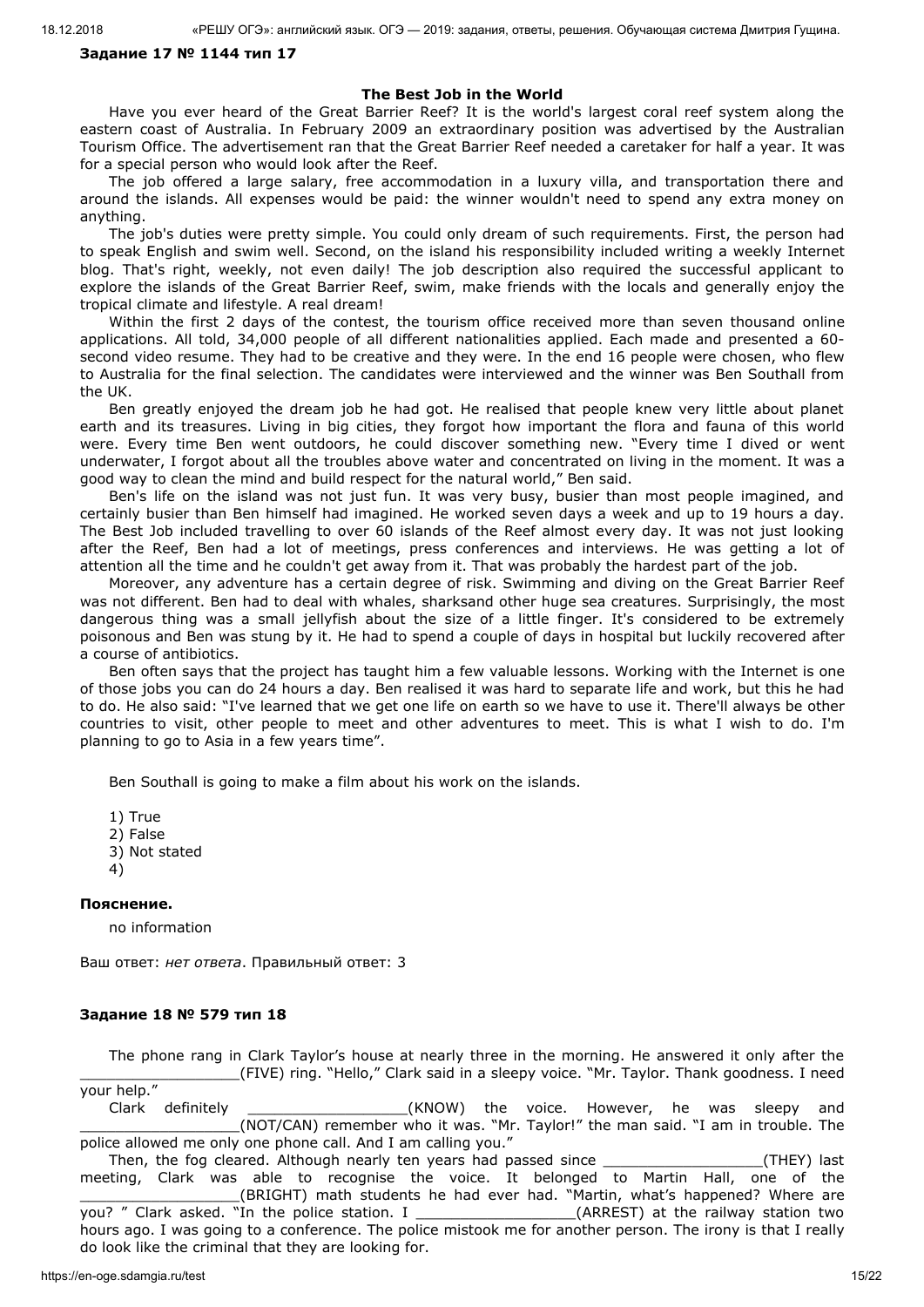Besides that, I \_\_\_\_\_\_\_\_\_\_\_\_\_\_\_\_\_\_\_\_(LOSE) my ID card and I can't prove who I am. You are the only person in this town who knows me. Can you help me?" Martin Hall asked. "If you give me the address, I \_\_\_\_\_\_\_\_\_\_\_\_\_\_\_\_\_\_(COME) at once," Clark said, jumping up of the bed. It was not difficult for him to prove that Martin Hall was his former student. Clark brought a scientific journal with Martin's article and a photo of him. The \_\_\_\_\_\_\_\_\_\_\_\_\_\_\_\_\_\_(POLICEMAN) were surprised to find out that their prisoner was a capable young scientist.

Прочитайте приведённый ниже текст. Преобразуйте слово, напечатанное заглавными буквами в скобках так, чтобы оно грамматически соответствовало содержанию текста. Заполните пропуск полученным словом.

*«The phone rang in Clark Taylor's house at nearly three in the morning. He answered it only after the \_\_\_\_\_\_\_\_\_\_\_\_\_\_\_\_\_\_(FIVE) ring. "Hello," Clark said in a sleepy voice.»*

## **Пояснение.**

Порядковое числительное — пятый — the fifth.

Ваш ответ: *нет ответа*. Правильный ответ: fifth

## **Задание 19 № 580 тип 19**

The phone rang in Clark Taylor's house at nearly three in the morning. He answered it only after the \_\_\_\_\_\_\_\_\_\_\_\_\_\_\_\_\_\_(FIVE) ring. "Hello," Clark said in a sleepy voice. "Mr. Taylor. Thank goodness. I need your help."

Clark definitely **Clark definitely Clark** definitely **clark** (KNOW) the voice. However, he was sleepy and \_\_\_\_\_\_\_\_\_\_\_\_\_\_\_\_\_\_(NOT/CAN) remember who it was. "Mr. Taylor!" the man said. "I am in trouble. The police allowed me only one phone call. And I am calling you."

Then, the fog cleared. Although nearly ten years had passed since \_\_\_\_\_\_\_\_\_\_\_\_\_\_\_\_\_\_(THEY) last meeting, Clark was able to recognise the voice. It belonged to Martin Hall, one of the \_\_\_\_\_\_\_\_\_\_\_\_\_\_\_\_\_\_(BRIGHT) math students he had ever had. "Martin, what's happened? Where are you? " Clark asked. "In the police station. I \_\_\_\_\_\_\_\_\_\_\_\_\_\_\_\_\_\_\_\_\_(ARREST) at the railway station two hours ago. I was going to a conference. The police mistook me for another person. The irony is that I really do look like the criminal that they are looking for.

Besides that, I \_\_\_\_\_\_\_\_\_\_\_\_\_\_\_\_\_\_\_\_(LOSE) my ID card and I can't prove who I am. You are the only person in this town who knows me. Can you help me?" Martin Hall asked. "If you give me the address, I \_\_\_\_\_\_\_\_\_\_\_\_\_\_\_\_\_\_(COME) at once," Clark said, jumping up of the bed. It was not difficult for him to prove that Martin Hall was his former student. Clark brought a scientific journal with Martin's article and a photo of him. The \_\_\_\_\_\_\_\_\_\_\_\_\_\_\_\_\_\_(POLICEMAN) were surprised to find out that their prisoner was a capable young scientist.

Прочитайте приведённый ниже текст. Преобразуйте слово, напечатанное заглавными буквами в скобках так, чтобы оно грамматически соответствовало содержанию текста. Заполните пропуск полученным словом.

*«"Mr. Taylor. Thank goodness. I need your help." Clark definitely \_\_\_\_\_\_\_\_\_\_\_\_\_\_\_\_\_\_(KNOW) the voice.»*

### **Пояснение.**

Простое прошедшее время, т. е. вторая форма глагола know — knew (Кларк определенно узнал голос).

Ваш ответ: *нет ответа*. Правильный ответ: knew

## **Задание 20 № 581 тип 20**

The phone rang in Clark Taylor's house at nearly three in the morning. He answered it only after the \_\_\_\_\_\_\_\_\_\_\_\_\_\_\_\_\_\_(FIVE) ring. "Hello," Clark said in a sleepy voice. "Mr. Taylor. Thank goodness. I need your help."

Clark definitely **Clark and Clark definitely** and (KNOW) the voice. However, he was sleepy and \_\_\_\_\_\_\_\_\_\_\_\_\_\_\_\_\_\_(NOT/CAN) remember who it was. "Mr. Taylor!" the man said. "I am in trouble. The police allowed me only one phone call. And I am calling you."

Then, the fog cleared. Although nearly ten years had passed since \_\_\_\_\_\_\_\_\_\_\_\_\_\_\_\_\_\_(THEY) last meeting, Clark was able to recognise the voice. It belonged to Martin Hall, one of the \_\_\_\_\_\_\_\_\_\_\_\_\_\_\_\_\_\_(BRIGHT) math students he had ever had. "Martin, what's happened? Where are you? " Clark asked. "In the police station. I \_\_\_\_\_\_\_\_\_\_\_\_\_\_\_\_\_\_\_\_\_(ARREST) at the railway station two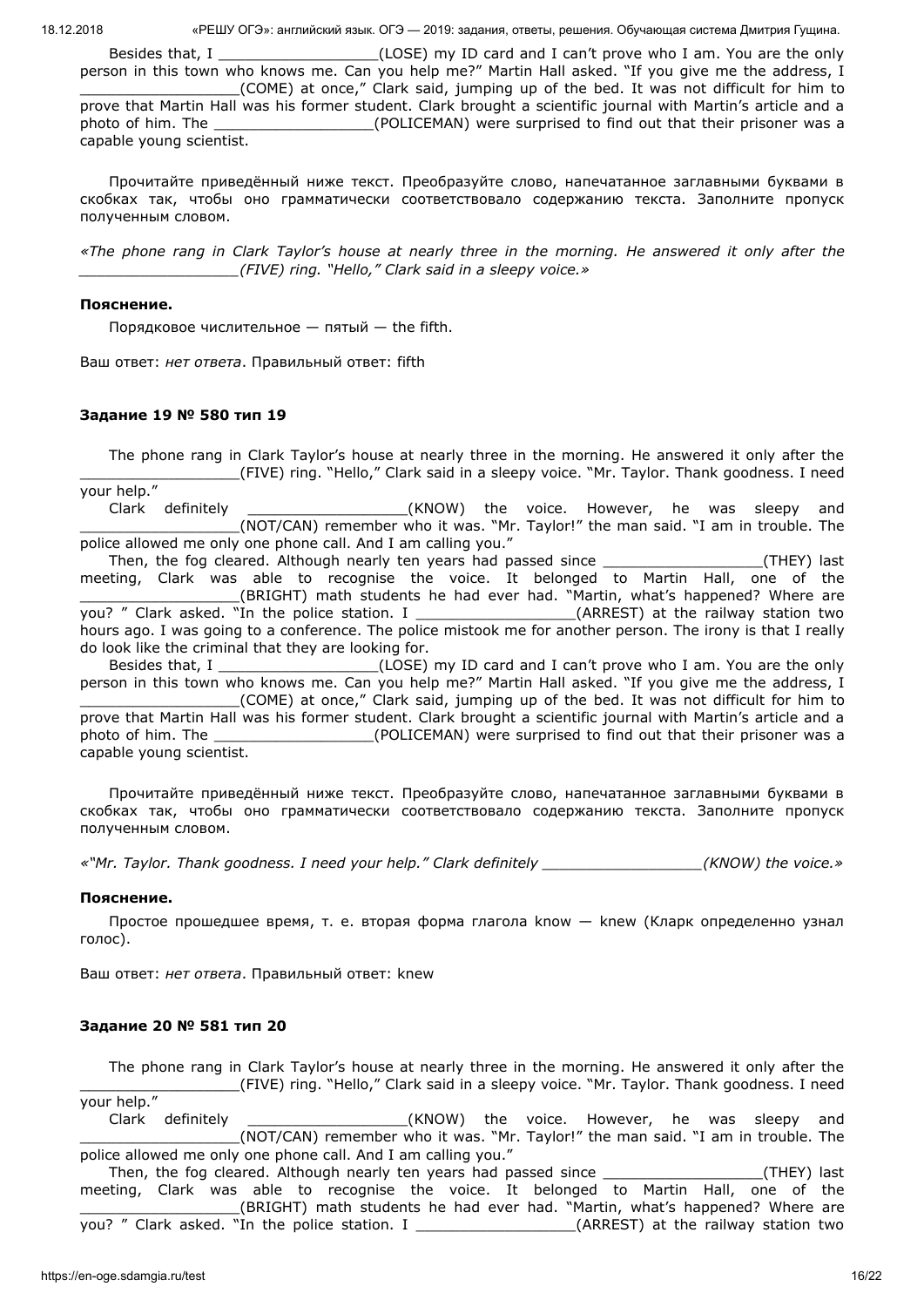hours ago. I was going to a conference. The police mistook me for another person. The irony is that I really do look like the criminal that they are looking for.

Besides that, I \_\_\_\_\_\_\_\_\_\_\_\_\_\_\_\_\_\_\_\_(LOSE) my ID card and I can't prove who I am. You are the only person in this town who knows me. Can you help me?" Martin Hall asked. "If you give me the address, I \_\_\_\_\_\_\_\_\_\_\_\_\_\_\_\_\_\_(COME) at once," Clark said, jumping up of the bed. It was not difficult for him to prove that Martin Hall was his former student. Clark brought a scientific journal with Martin's article and a photo of him. The \_\_\_\_\_\_\_\_\_\_\_\_\_\_\_\_\_\_(POLICEMAN) were surprised to find out that their prisoner was a capable young scientist.

Прочитайте приведённый ниже текст. Преобразуйте слово, напечатанное заглавными буквами в скобках так, чтобы оно грамматически соответствовало содержанию текста. Заполните пропуск полученным словом.

*«However, he was sleepy and \_\_\_\_\_\_\_\_\_\_\_\_\_\_\_\_\_\_(NOT/CAN) remember who it was.»*

## **Пояснение.**

Past Simple -could not remember — не мог вспомнить.

Ваш ответ: *нет ответа*. Правильный ответ: couldnot

# **Задание 21 № 582 тип 21**

The phone rang in Clark Taylor's house at nearly three in the morning. He answered it only after the \_\_\_\_\_\_\_\_\_\_\_\_\_\_\_\_\_\_(FIVE) ring. "Hello," Clark said in a sleepy voice. "Mr. Taylor. Thank goodness. I need your help."

Clark definitely **Clark definitely Clark** definitely **clark** (KNOW) the voice. However, he was sleepy and \_\_\_\_\_\_\_\_\_\_\_\_\_\_\_\_\_\_(NOT/CAN) remember who it was. "Mr. Taylor!" the man said. "I am in trouble. The police allowed me only one phone call. And I am calling you."

Then, the fog cleared. Although nearly ten years had passed since \_\_\_\_\_\_\_\_\_\_\_\_\_\_\_\_\_\_\_\_(THEY) last meeting, Clark was able to recognise the voice. It belonged to Martin Hall, one of the \_\_\_\_\_\_\_\_\_\_\_\_\_\_\_\_\_\_(BRIGHT) math students he had ever had. "Martin, what's happened? Where are you? " Clark asked. "In the police station. I \_\_\_\_\_\_\_\_\_\_\_\_\_\_\_\_\_\_\_\_\_(ARREST) at the railway station two hours ago. I was going to a conference. The police mistook me for another person. The irony is that I really do look like the criminal that they are looking for.

Besides that, I \_\_\_\_\_\_\_\_\_\_\_\_\_\_\_\_\_\_\_\_(LOSE) my ID card and I can't prove who I am. You are the only person in this town who knows me. Can you help me?" Martin Hall asked. "If you give me the address, I \_\_\_\_\_\_\_\_\_\_\_\_\_\_\_\_\_\_(COME) at once," Clark said, jumping up of the bed. It was not difficult for him to prove that Martin Hall was his former student. Clark brought a scientific journal with Martin's article and a photo of him. The \_\_\_\_\_\_\_\_\_\_\_\_\_\_\_\_\_\_\_\_\_\_\_\_(POLICEMAN) were surprised to find out that their prisoner was a capable young scientist.

Прочитайте приведённый ниже текст. Преобразуйте слово, напечатанное заглавными буквами в скобках так, чтобы оно грамматически соответствовало содержанию текста. Заполните пропуск полученным словом.

*«"Mr. Taylor!" the man said. "I am in trouble. The police allowed me only one phone call. And I am calling you."*

*Then, the fog cleared. Although nearly ten years had passed since \_\_\_\_\_\_\_\_\_\_\_\_\_\_\_\_\_\_(THEY) last meeting, Clark was able to recognise the voice.»*

### **Пояснение.**

C их последней встречи — притяжательное прилагательное — their meeting.

Ваш ответ: *нет ответа*. Правильный ответ: their

# **Задание 22 № 583 тип 22**

The phone rang in Clark Taylor's house at nearly three in the morning. He answered it only after the \_\_\_\_\_\_\_\_\_\_\_\_\_\_\_\_\_\_(FIVE) ring. "Hello," Clark said in a sleepy voice. "Mr. Taylor. Thank goodness. I need

your help." Clark definitely \_\_\_\_\_\_\_\_\_\_\_\_\_\_\_\_\_\_(KNOW) the voice. However, he was sleepy and \_\_\_\_\_\_\_\_\_\_\_\_\_\_\_\_\_\_(NOT/CAN) remember who it was. "Mr. Taylor!" the man said. "I am in trouble. The police allowed me only one phone call. And I am calling you."

Then, the fog cleared. Although nearly ten years had passed since \_\_\_\_\_\_\_\_\_\_\_\_\_\_\_\_\_\_(THEY) last meeting, Clark was able to recognise the voice. It belonged to Martin Hall, one of the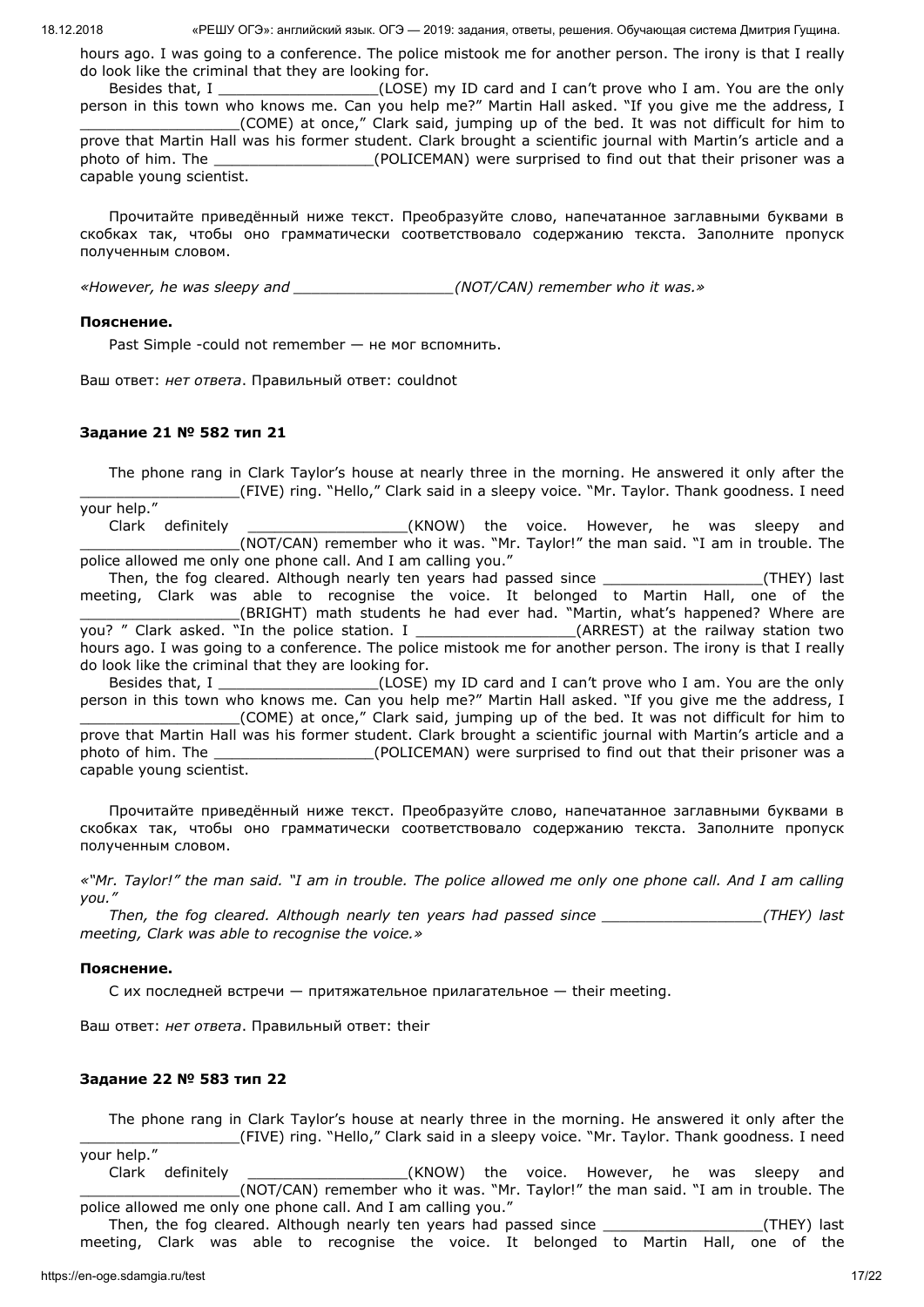\_\_\_\_\_\_\_\_\_\_\_\_\_\_\_\_\_\_(BRIGHT) math students he had ever had. "Martin, what's happened? Where are you? " Clark asked. "In the police station. I \_\_\_\_\_\_\_\_\_\_\_\_\_\_\_\_\_\_\_\_\_\_(ARREST) at the railway station two hours ago. I was going to a conference. The police mistook me for another person. The irony is that I really do look like the criminal that they are looking for.

Besides that, I \_\_\_\_\_\_\_\_\_\_\_\_\_\_\_\_\_\_\_\_(LOSE) my ID card and I can't prove who I am. You are the only person in this town who knows me. Can you help me?" Martin Hall asked. "If you give me the address, I \_\_\_\_\_\_\_\_\_\_\_\_\_\_\_\_\_\_(COME) at once," Clark said, jumping up of the bed. It was not difficult for him to prove that Martin Hall was his former student. Clark brought a scientific journal with Martin's article and a photo of him. The \_\_\_\_\_\_\_\_\_\_\_\_\_\_\_\_\_\_\_\_\_(POLICEMAN) were surprised to find out that their prisoner was a capable young scientist.

Прочитайте приведённый ниже текст. Преобразуйте слово, напечатанное заглавными буквами в скобках так, чтобы оно грамматически соответствовало содержанию текста. Заполните пропуск полученным словом.

*«It belonged to Martin Hall, one of the \_\_\_\_\_\_\_\_\_\_\_\_\_\_\_\_\_\_(BRIGHT) math students he had ever had.»*

## **Пояснение.**

Превосходная степень сравнения прилагательного  $-$  the brightest.

Ваш ответ: *нет ответа*. Правильный ответ: brightest

## **Задание 23 № 584 тип 23**

The phone rang in Clark Taylor's house at nearly three in the morning. He answered it only after the \_\_\_\_\_\_\_\_\_\_\_\_\_\_\_\_\_\_(FIVE) ring. "Hello," Clark said in a sleepy voice. "Mr. Taylor. Thank goodness. I need your help."

Clark definitely **Clark definitely Clark** definitely **clark** (KNOW) the voice. However, he was sleepy and \_\_\_\_\_\_\_\_\_\_\_\_\_\_\_\_\_\_(NOT/CAN) remember who it was. "Mr. Taylor!" the man said. "I am in trouble. The police allowed me only one phone call. And I am calling you."

Then, the fog cleared. Although nearly ten years had passed since \_\_\_\_\_\_\_\_\_\_\_\_\_\_\_\_\_\_\_\_(THEY) last meeting, Clark was able to recognise the voice. It belonged to Martin Hall, one of the \_\_\_\_\_\_\_\_\_\_\_\_\_\_\_\_\_\_(BRIGHT) math students he had ever had. "Martin, what's happened? Where are you? " Clark asked. "In the police station. I \_\_\_\_\_\_\_\_\_\_\_\_\_\_\_\_\_\_\_\_(ARREST) at the railway station two hours ago. I was going to a conference. The police mistook me for another person. The irony is that I really do look like the criminal that they are looking for.

Besides that, I \_\_\_\_\_\_\_\_\_\_\_\_\_\_\_\_\_\_(LOSE) my ID card and I can't prove who I am. You are the only person in this town who knows me. Can you help me?" Martin Hall asked. "If you give me the address, I \_\_\_\_\_\_\_\_\_\_\_\_\_\_\_\_\_\_(COME) at once," Clark said, jumping up of the bed. It was not difficult for him to

prove that Martin Hall was his former student. Clark brought a scientific journal with Martin's article and a photo of him. The \_\_\_\_\_\_\_\_\_\_\_\_\_\_\_\_\_\_(POLICEMAN) were surprised to find out that their prisoner was a capable young scientist.

Прочитайте приведённый ниже текст. Преобразуйте слово, напечатанное заглавными буквами в скобках так, чтобы оно грамматически соответствовало содержанию текста. Заполните пропуск полученным словом.

*«"Martin, what's happened? Where are you? " Clark asked. "In the police station. I \_\_\_\_\_\_\_\_\_\_\_\_\_\_\_\_\_\_(ARREST) at the railway station two hours ago. I was going to a conference.»*

### **Пояснение.**

Past Simple Passive: was arrested.

Ваш ответ: *нет ответа*. Правильный ответ: wasarrested

### **Задание 24 № 585 тип 24**

The phone rang in Clark Taylor's house at nearly three in the morning. He answered it only after the \_\_\_\_\_\_\_\_\_\_\_\_\_\_\_\_\_\_(FIVE) ring. "Hello," Clark said in a sleepy voice. "Mr. Taylor. Thank goodness. I need your help."

Clark definitely **Clark definitely Clark** definitely **clark** (KNOW) the voice. However, he was sleepy and \_\_\_\_\_\_\_\_\_\_\_\_\_\_\_\_\_\_(NOT/CAN) remember who it was. "Mr. Taylor!" the man said. "I am in trouble. The police allowed me only one phone call. And I am calling you."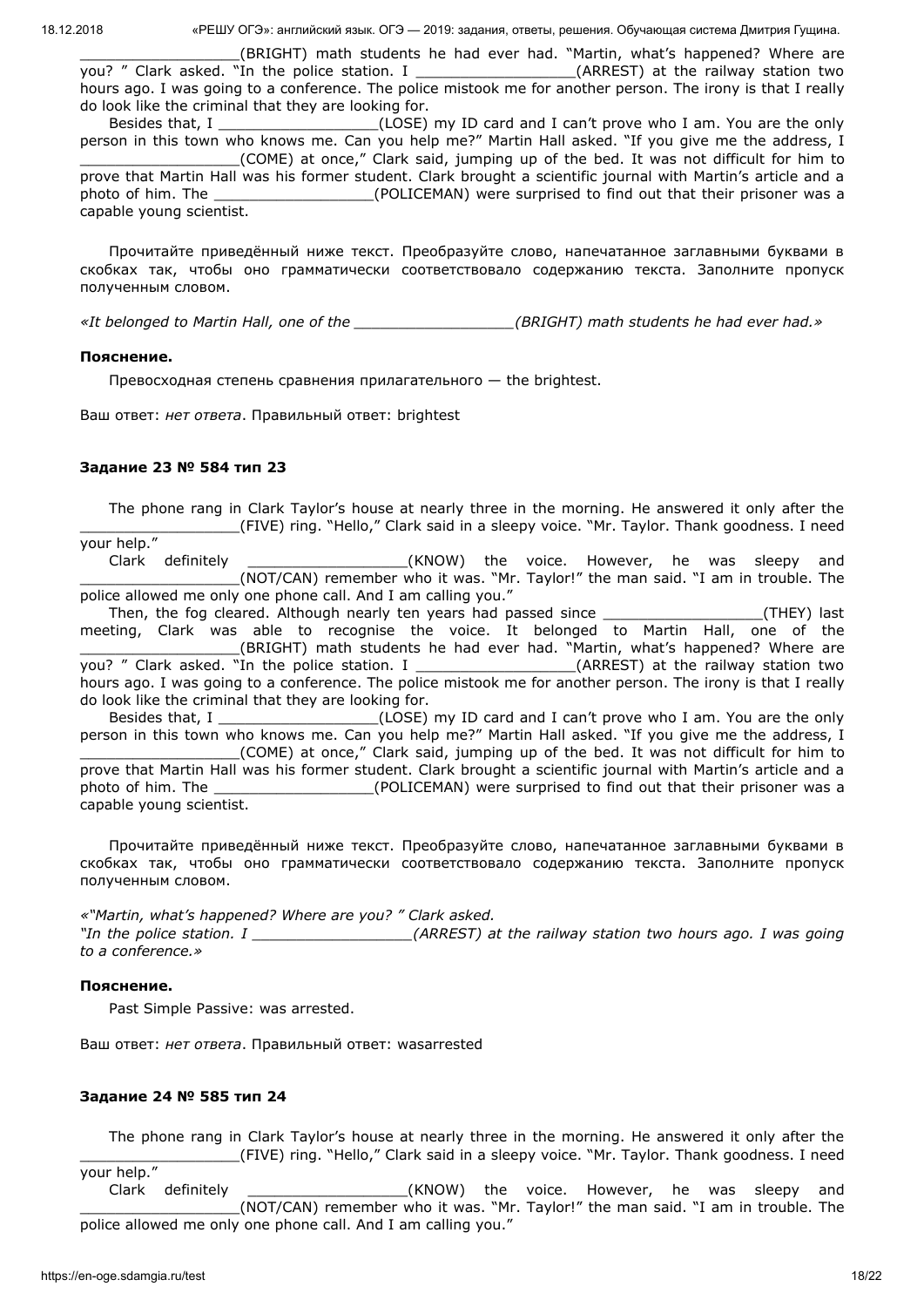Then, the fog cleared. Although nearly ten years had passed since \_\_\_\_\_\_\_\_\_\_\_\_\_\_\_\_\_\_\_(THEY) last meeting, Clark was able to recognise the voice. It belonged to Martin Hall, one of the \_\_\_\_\_\_\_\_\_\_\_\_\_\_\_\_\_\_(BRIGHT) math students he had ever had. "Martin, what's happened? Where are you? " Clark asked. "In the police station. I \_\_\_\_\_\_\_\_\_\_\_\_\_\_\_\_\_\_\_\_\_(ARREST) at the railway station two hours ago. I was going to a conference. The police mistook me for another person. The irony is that I really do look like the criminal that they are looking for.

Besides that, I \_\_\_\_\_\_\_\_\_\_\_\_\_\_\_\_\_\_\_\_(LOSE) my ID card and I can't prove who I am. You are the only person in this town who knows me. Can you help me?" Martin Hall asked. "If you give me the address, I \_\_\_\_\_\_\_\_\_\_\_\_\_\_\_\_\_\_(COME) at once," Clark said, jumping up of the bed. It was not difficult for him to prove that Martin Hall was his former student. Clark brought a scientific journal with Martin's article and a photo of him. The \_\_\_\_\_\_\_\_\_\_\_\_\_\_\_\_\_\_\_\_\_\_\_\_(POLICEMAN) were surprised to find out that their prisoner was a capable young scientist.

Прочитайте приведённый ниже текст. Преобразуйте слово, напечатанное заглавными буквами в скобках так, чтобы оно грамматически соответствовало содержанию текста. Заполните пропуск полученным словом.

*«The police mistook me for another person. The irony is that I really do look like the criminal that they are looking for.*

*Besides that, I \_\_\_\_\_\_\_\_\_\_\_\_\_\_\_\_\_\_(LOSE) my ID card and I can't prove who I am. You are the only person in this town who knows me. Can you help me?" Martin Hall asked.»*

#### **Пояснение.**

Present Perfect — (уже) потеряла — I have lost.

Ваш ответ: *нет ответа*. Правильный ответ: havelost

#### **Задание 25 № 586 тип 25**

The phone rang in Clark Taylor's house at nearly three in the morning. He answered it only after the \_\_\_\_\_\_\_\_\_\_\_\_\_\_\_\_\_\_(FIVE) ring. "Hello," Clark said in a sleepy voice. "Mr. Taylor. Thank goodness. I need your help."

Clark definitely \_\_\_\_\_\_\_\_\_\_\_\_\_\_\_\_\_\_(KNOW) the voice. However, he was sleepy and \_\_\_\_\_\_\_\_\_\_\_\_\_\_\_\_\_\_(NOT/CAN) remember who it was. "Mr. Taylor!" the man said. "I am in trouble. The police allowed me only one phone call. And I am calling you."

Then, the fog cleared. Although nearly ten years had passed since \_\_\_\_\_\_\_\_\_\_\_\_\_\_\_\_\_\_(THEY) last meeting, Clark was able to recognise the voice. It belonged to Martin Hall, one of the \_\_\_\_\_\_\_\_\_\_\_\_\_\_\_\_\_\_(BRIGHT) math students he had ever had. "Martin, what's happened? Where are you? " Clark asked. "In the police station. I \_\_\_\_\_\_\_\_\_\_\_\_\_\_\_\_\_\_\_\_\_\_(ARREST) at the railway station two hours ago. I was going to a conference. The police mistook me for another person. The irony is that I really do look like the criminal that they are looking for.

Besides that, I \_\_\_\_\_\_\_\_\_\_\_\_\_\_\_\_\_\_(LOSE) my ID card and I can't prove who I am. You are the only person in this town who knows me. Can you help me?" Martin Hall asked. "If you give me the address, I \_\_\_\_\_\_\_\_\_\_\_\_\_\_\_\_\_\_(COME) at once," Clark said, jumping up of the bed. It was not difficult for him to

prove that Martin Hall was his former student. Clark brought a scientific journal with Martin's article and a photo of him. The **Example 20 and Set COLICEMAN**) were surprised to find out that their prisoner was a capable young scientist.

Прочитайте приведённый ниже текст. Преобразуйте слово, напечатанное заглавными буквами в скобках так, чтобы оно грамматически соответствовало содержанию текста. Заполните пропуск полученным словом.

*«"If you give me the address, I \_\_\_\_\_\_\_\_\_\_\_\_\_\_\_\_\_\_(COME) at once," Clark said, jumping up of the bed.»*

#### **Пояснение.**

Условное предложение 1 типа.

Ваш ответ: *нет ответа*. Правильный ответ: willcome

### **Задание 26 № 587 тип 26**

The phone rang in Clark Taylor's house at nearly three in the morning. He answered it only after the \_\_\_\_\_\_\_\_\_\_\_\_\_\_\_\_\_\_(FIVE) ring. "Hello," Clark said in a sleepy voice. "Mr. Taylor. Thank goodness. I need

your help."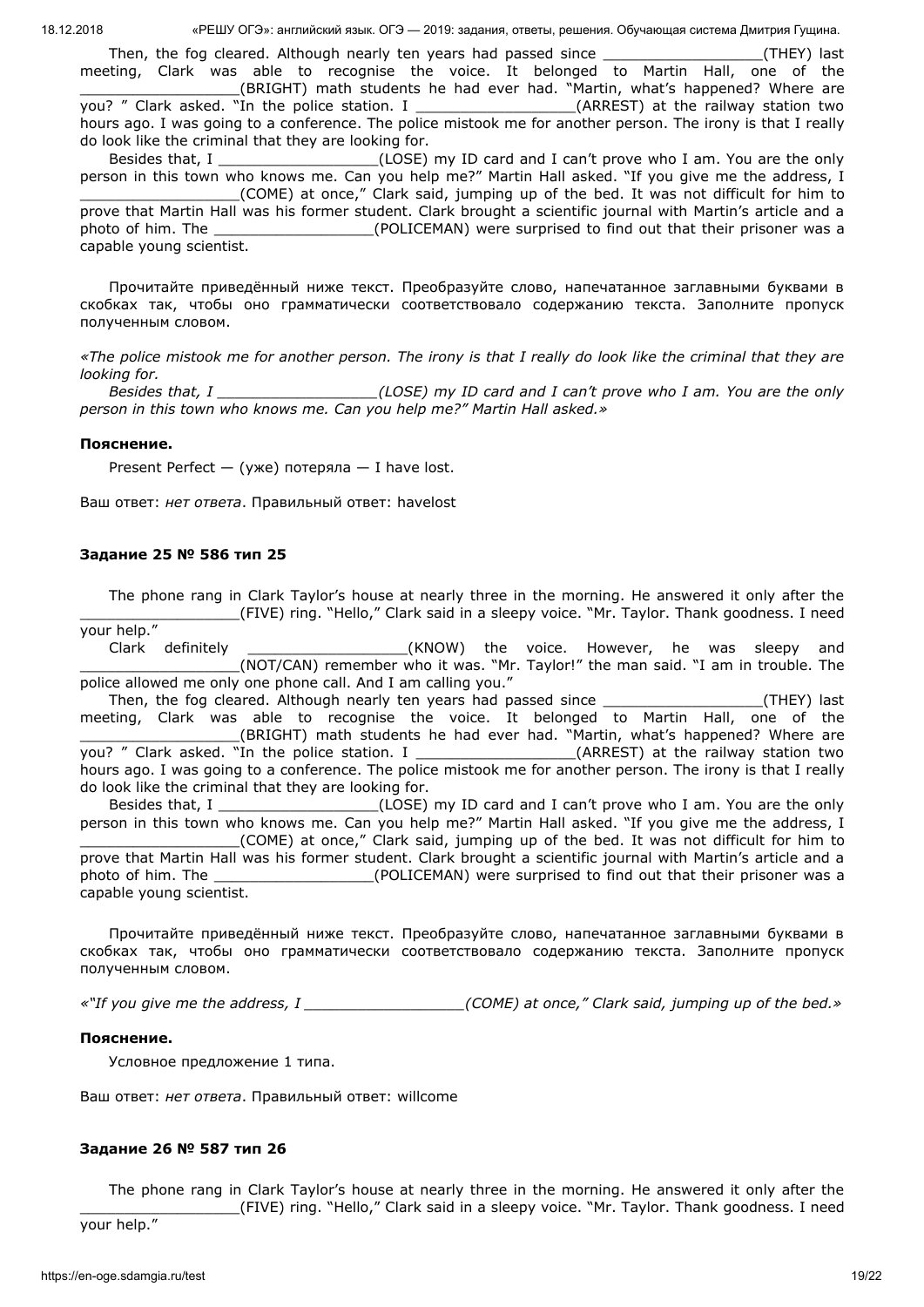Clark definitely \_\_\_\_\_\_\_\_\_\_\_\_\_\_\_\_\_\_(KNOW) the voice. However, he was sleepy and \_\_\_\_\_\_\_\_\_\_\_\_\_\_\_\_\_\_(NOT/CAN) remember who it was. "Mr. Taylor!" the man said. "I am in trouble. The police allowed me only one phone call. And I am calling you."

Then, the fog cleared. Although nearly ten years had passed since \_\_\_\_\_\_\_\_\_\_\_\_\_\_\_\_\_\_\_(THEY) last meeting, Clark was able to recognise the voice. It belonged to Martin Hall, one of the \_\_\_\_\_\_\_\_\_\_\_\_\_\_\_\_\_\_(BRIGHT) math students he had ever had. "Martin, what's happened? Where are you? " Clark asked. "In the police station. I \_\_\_\_\_\_\_\_\_\_\_\_\_\_\_\_\_\_\_\_\_\_(ARREST) at the railway station two hours ago. I was going to a conference. The police mistook me for another person. The irony is that I really do look like the criminal that they are looking for.

Besides that, I \_\_\_\_\_\_\_\_\_\_\_\_\_\_\_\_\_\_(LOSE) my ID card and I can't prove who I am. You are the only person in this town who knows me. Can you help me?" Martin Hall asked. "If you give me the address, I \_\_\_\_\_\_\_\_\_\_\_\_\_\_\_\_\_\_(COME) at once," Clark said, jumping up of the bed. It was not difficult for him to prove that Martin Hall was his former student. Clark brought a scientific journal with Martin's article and a photo of him. The **Example 20** (POLICEMAN) were surprised to find out that their prisoner was a capable young scientist.

Прочитайте приведённый ниже текст. Преобразуйте слово, напечатанное заглавными буквами в скобках так, чтобы оно грамматически соответствовало содержанию текста. Заполните пропуск полученным словом.

*«It was not difficult for him to prove that Martin Hall was his former student. Clark brought a scientific journal with Martin's article and a photo of him. The \_\_\_\_\_\_\_\_\_\_\_\_\_\_\_\_\_\_(POLICEMAN) were surprised to find out that their prisoner was a capable young scientist.»*

# **Пояснение.**

Множественное число: policemen.

Ваш ответ: *нет ответа*. Правильный ответ: policemen

# **Задание 27 № 658 тип 27**

Ratatouille is an American cartoon. The name of the cartoon comes from a \_\_\_\_\_\_\_\_\_\_\_\_\_\_(TRADITION) French dish made of vegetables. The main ION character is a rat Remy, who is interested in cooking and dreams of becoming a \_\_\_\_\_\_\_\_\_\_\_\_\_\_\_(SUCCESS) chef. Remy is separated from his family at the \_\_\_\_\_\_\_\_\_\_\_(BEGIN) of the movie. So he finds himself in Paris, France. There his unusual \_\_\_\_\_\_\_\_\_\_\_\_\_(FRIEND) with a poor boy begins. They both don't care that most people hate rats and try to get rid of them. Remy wants to help the boy. He tries to teach him how to cook \_\_\_\_\_\_\_\_\_\_\_\_(TASTE) dishes. The story ends \_\_\_\_\_\_\_\_\_\_\_\_(HAPPY) and the friends start a new restaurant.

Прочитайте приведённый ниже текст. Преобразуйте слово, напечатанное заглавными буквами в скобках так, чтобы оно грамматически соответствовало содержанию текста. Заполните пропуск полученным словом.

*«Ratatouille is an American cartoon. The name of the cartoon comes from a\_\_\_\_\_\_\_\_\_\_\_\_(TRADITION) French dish made of vegetables.»*

# **Пояснение.**

Adjective: al — traditional.

Ваш ответ: *нет ответа*. Правильный ответ: traditional

# **Задание 28 № 659 тип 28**

Ratatouille is an American cartoon. The name of the cartoon comes from a TRADITION) French dish made of vegetables. The main ION character is a rat Remy, who is interested in cooking and dreams of becoming a \_\_\_\_\_\_\_\_\_\_\_\_\_\_(SUCCESS) chef. Remy is separated from his family at the (BEGIN) of the movie. So he finds himself in Paris, France. There his unusual (FRIEND) with a poor boy begins. They both don't care that most people hate rats and try to get rid of them. Remy wants to help the boy. He tries to teach him how to cook  $(TASTE)$ dishes. The story ends \_\_\_\_\_\_\_\_\_\_\_\_(HAPPY) and the friends start a new restaurant.

Прочитайте приведённый ниже текст. Преобразуйте слово, напечатанное заглавными буквами в скобках так, чтобы оно грамматически соответствовало содержанию текста. Заполните пропуск полученным словом.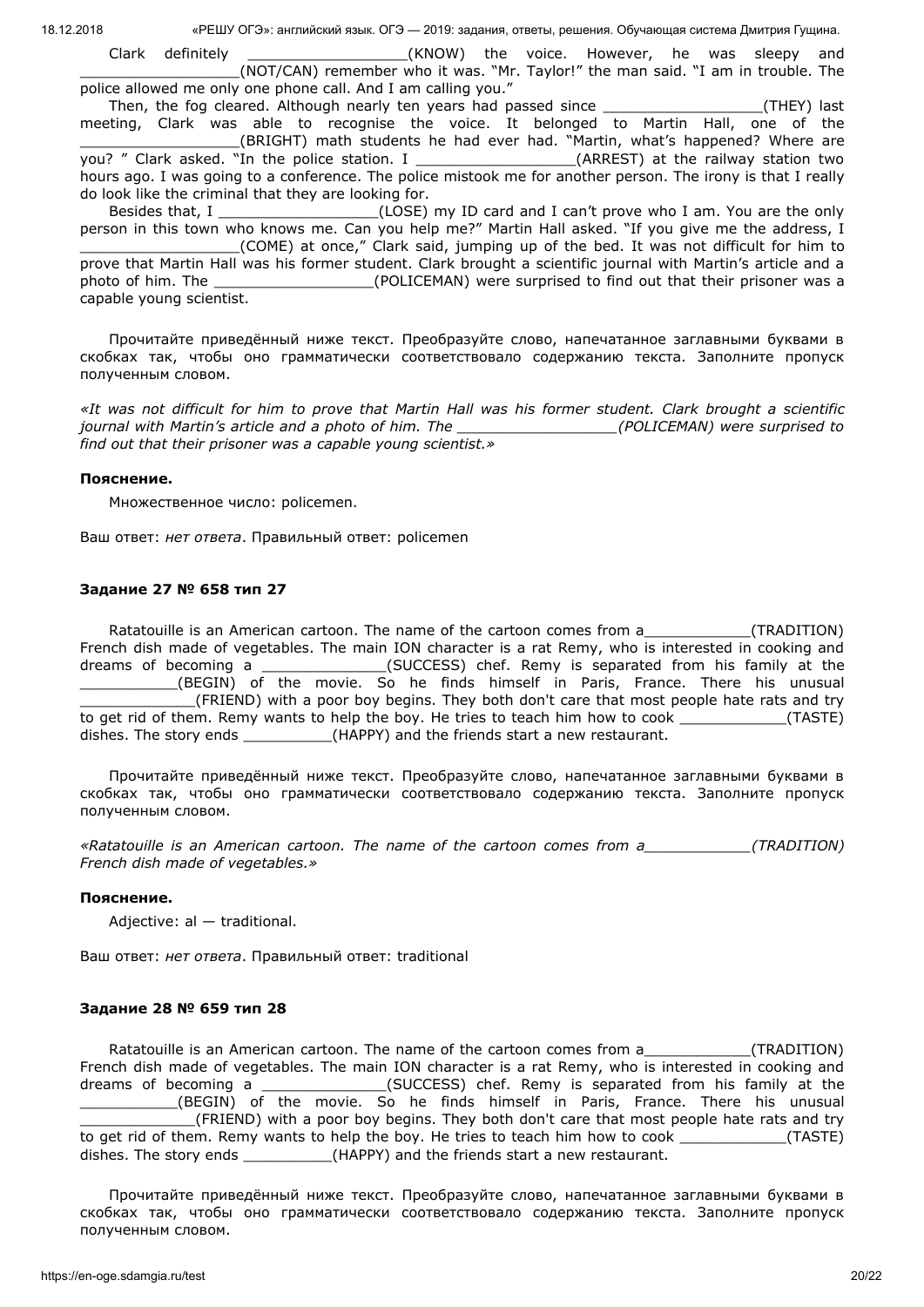*«The main ION character is a rat Remy, who is interested in cooking and dreams of becoming a \_\_\_\_\_\_\_\_\_\_\_\_\_\_(SUCCESS) chef.»*

#### **Пояснение.**

Adjective: ful — successful.

Ваш ответ: *нет ответа*. Правильный ответ: successful

#### **Задание 29 № 660 тип 29**

Ratatouille is an American cartoon. The name of the cartoon comes from a \_\_\_\_\_\_\_\_\_\_\_\_\_\_(TRADITION) French dish made of vegetables. The main ION character is a rat Remy, who is interested in cooking and dreams of becoming a \_\_\_\_\_\_\_\_\_\_\_\_\_\_\_(SUCCESS) chef. Remy is separated from his family at the \_\_\_\_\_\_\_\_\_\_\_(BEGIN) of the movie. So he finds himself in Paris, France. There his unusual \_\_\_\_\_\_\_\_\_\_\_\_\_(FRIEND) with a poor boy begins. They both don't care that most people hate rats and try to get rid of them. Remy wants to help the boy. He tries to teach him how to cook \_\_\_\_\_\_\_\_\_\_\_\_(TASTE) dishes. The story ends \_\_\_\_\_\_\_\_\_\_(HAPPY) and the friends start a new restaurant.

Прочитайте приведённый ниже текст. Преобразуйте слово, напечатанное заглавными буквами в скобках так, чтобы оно грамматически соответствовало содержанию текста. Заполните пропуск полученным словом.

*«Remy is separated from his family at the \_\_\_\_\_\_\_\_\_\_\_(BEGIN) of the movie. So he finds himself in Paris, France.»*

#### **Пояснение.**

A noun: ing — beginning.

Ваш ответ: *нет ответа*. Правильный ответ: beginning

### **Задание 30 № 661 тип 30**

Ratatouille is an American cartoon. The name of the cartoon comes from a\_\_\_\_\_\_\_\_\_\_\_\_(TRADITION) French dish made of vegetables. The main ION character is a rat Remy, who is interested in cooking and dreams of becoming a \_\_\_\_\_\_\_\_\_\_\_\_\_\_(SUCCESS) chef. Remy is separated from his family at the \_\_\_\_\_\_\_\_\_\_\_(BEGIN) of the movie. So he finds himself in Paris, France. There his unusual \_\_\_\_\_\_\_\_\_\_\_\_\_(FRIEND) with a poor boy begins. They both don't care that most people hate rats and try to get rid of them. Remy wants to help the boy. He tries to teach him how to cook \_\_\_\_\_\_\_\_\_\_\_\_(TASTE) dishes. The story ends \_\_\_\_\_\_\_\_\_\_\_\_(HAPPY) and the friends start a new restaurant.

Прочитайте приведённый ниже текст. Преобразуйте слово, напечатанное заглавными буквами в скобках так, чтобы оно грамматически соответствовало содержанию текста. Заполните пропуск полученным словом.

*«There his unusual \_\_\_\_\_\_\_\_\_\_\_\_\_(FRIEND) with a poor boy begins. They both don't care that most people hate rats and try to get rid of them. Remy wants to help the boy.»*

#### **Пояснение.**

A noun: ship — friendship.

Ваш ответ: *нет ответа*. Правильный ответ: friendship

## **Задание 31 № 662 тип 31**

Ratatouille is an American cartoon. The name of the cartoon comes from a\_\_\_\_\_\_\_\_\_\_\_\_(TRADITION) French dish made of vegetables. The main ION character is a rat Remy, who is interested in cooking and dreams of becoming a  $(SUCCES)$  chef. Remy is separated from his family at the (BEGIN) of the movie. So he finds himself in Paris, France. There his unusual \_\_\_\_\_\_\_\_\_\_\_\_\_(FRIEND) with a poor boy begins. They both don't care that most people hate rats and try to get rid of them. Remy wants to help the boy. He tries to teach him how to cook  $(TASTE)$ dishes. The story ends  $(HAPPY)$  and the friends start a new restaurant.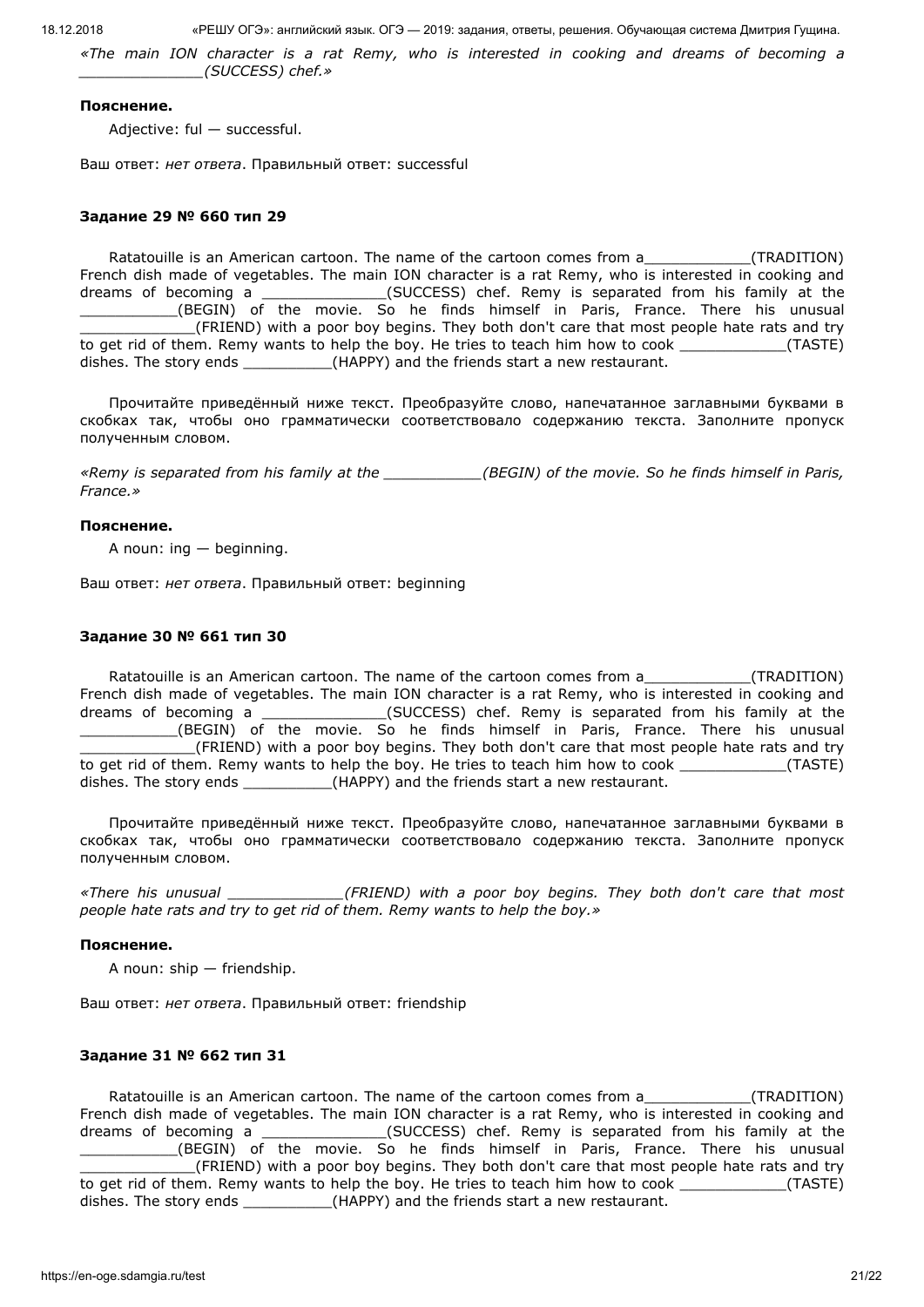Прочитайте приведённый ниже текст. Преобразуйте слово, напечатанное заглавными буквами в скобках так, чтобы оно грамматически соответствовало содержанию текста. Заполните пропуск полученным словом.

*«He tries to teach him how to cook \_\_\_\_\_\_\_\_\_\_\_\_(TASTE) dishes.»*

#### **Пояснение.**

Adjective:  $y -$  tasty.

Ваш ответ: *нет ответа*. Правильный ответ: tasty

## **Задание 32 № 663 тип 32**

Ratatouille is an American cartoon. The name of the cartoon comes from a\_\_\_\_\_\_\_\_\_\_\_\_\_\_(TRADITION) French dish made of vegetables. The main ION character is a rat Remy, who is interested in cooking and dreams of becoming a \_\_\_\_\_\_\_\_\_\_\_\_\_\_\_(SUCCESS) chef. Remy is separated from his family at the \_\_\_\_\_\_\_\_\_\_\_(BEGIN) of the movie. So he finds himself in Paris, France. There his unusual \_\_\_\_\_\_\_\_\_\_\_\_\_(FRIEND) with a poor boy begins. They both don't care that most people hate rats and try to get rid of them. Remy wants to help the boy. He tries to teach him how to cook \_\_\_\_\_\_\_\_\_\_\_\_(TASTE) dishes. The story ends \_\_\_\_\_\_\_\_\_\_\_(HAPPY) and the friends start a new restaurant.

Прочитайте приведённый ниже текст. Преобразуйте слово, напечатанное заглавными буквами в скобках так, чтобы оно грамматически соответствовало содержанию текста. Заполните пропуск полученным словом.

*«The story ends \_\_\_\_\_\_\_\_\_\_(HAPPY) and the friends start a new restaurant.»*

#### **Пояснение.**

Adverb: ly — happily. Ваш ответ: *нет ответа*. Правильный ответ: happily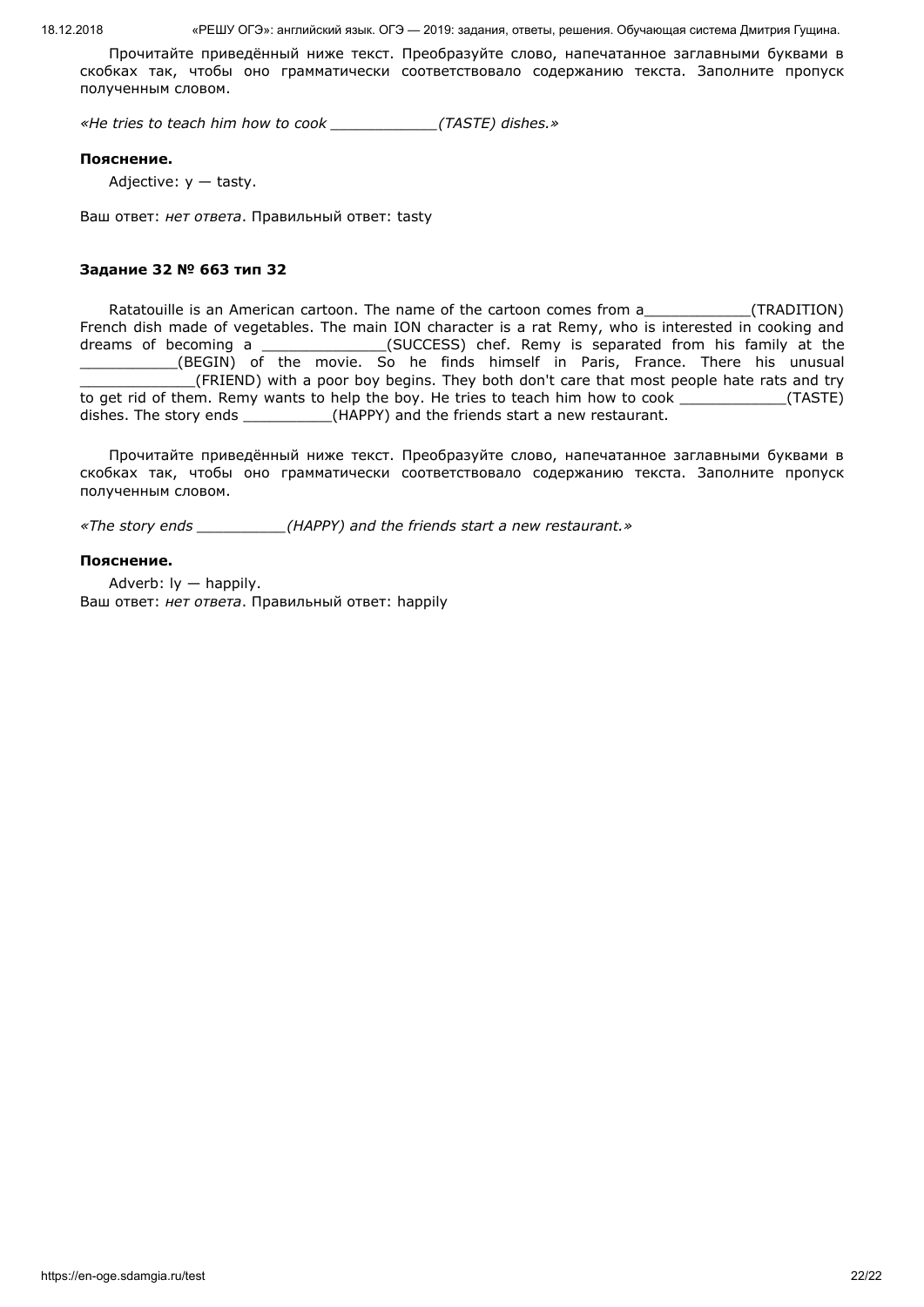# **Задание С1**

You have 30 minutes to do this task. You havе rеcеivеd a lеttеr from your English–spеaking pеn friеnd, Bеn.

*…I'm really excited about this weekend. Do you know why? I'm packing my bag now for the school camping trip!!! We're going to sleep in tents and cook food on an open fire. And I've never done that before!... ...What important things do you think I should take? Where have you been with your class? What other special events do you have at school? ...*

Write her a letter and answer her 3 questions. Write 100–120 words. Remember the rules of letter writing.

## **Пояснение.**

Dear Ben,

Thanks for your last letter. I'm sorry for not writing you for so long. I was doing a school project.

It's great that you go to the trip, I'm sure that it will be very exciting. I believe that you should take a couple of extra socks, warm shoes and something to eat. Last month I was in a trip with my class, too. We were having a nice time nearby the local lake. We have different types of events at school. For example, we go to museums and theatres once a month and I enjoy such trips. Also we have different sport competitions.

Write back soon. Best wishes, Emma

# **Критерий**

K1 Решение коммуникативной задачи

K2 Организация текста

K3 Лексико-грамматическое оформление текста

K4 Орфография и пунктуация

#### **Задание С2**

You are going to read the text aloud. You have 1.5 minutes to read the text silently, and then be ready to read it aloud. Remember that you will not have more than 2 minutes for reading aloud.

We are always told that we should clean our teeth regularly to keep them healthy and to have fresh breath. It is believed that people started using a kind of paste to clean their teeth around 5000 years ago. However, the ingredients of these tooth powders were very different from ours. For example, the people of ancient Egypt used salt, mint, dried flowers and pepper to create tooth powder. Later, in the 18th century, in some countries in Europe, people brushed their teeth with burnt bread. The first toothpaste appeared in 1890, in Great Britain. At first it was sold in jars. Then special tubes were designed to make the toothpaste more comfortable to use.

## **Пояснение.**

Речь воспринимается легко: необоснованные паузы отсутствуют; фразовое ударение и интонационные контуры, произношение слов практически без нарушений нормы; допускается не более пяти фонетических ошибок, в том числе одна-две ошибки, искажающие смысл.

# **Критерий**

- K1 Решение коммуникативной задачи
- K2 Лексико-грамматическое оформление речи
- K3 Произносительная сторона речи

## **Задание С3**

# **Task 2 (2–3 minutes)**

You play the part of a student in an international language school. You've got two tickets to a concert tomorrow. You have nobody to go with. You meet your classmate Nicolette/Nick on campus.

- Invite your classmate to the concert.
- Answer your classmate's questions about your favourite musicians and music styles.
- Answer the questions about places of interest in your country.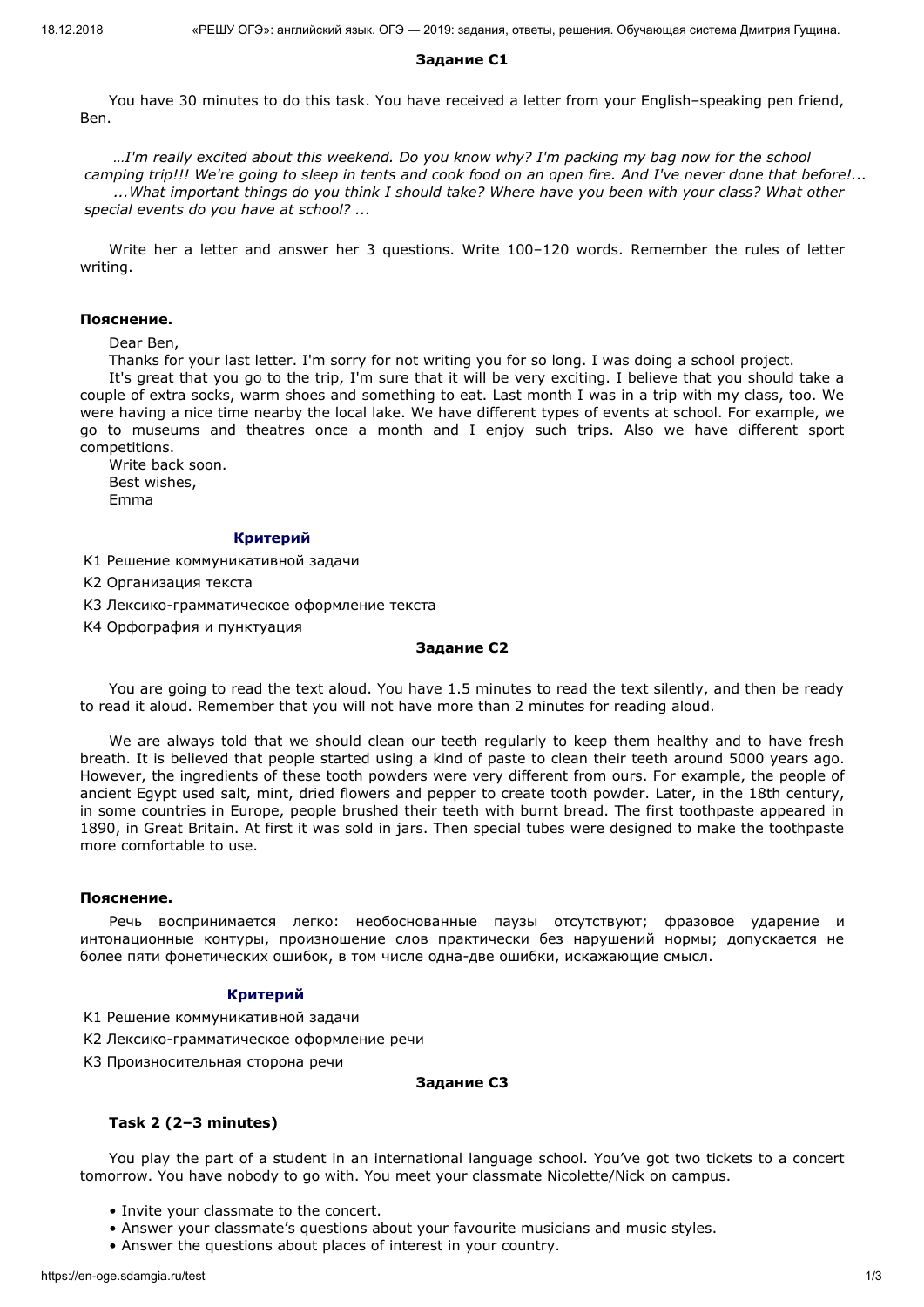• Accept the invitation to visit your classmate and her/his family. Mention that you are free after 6 pm.

You begin the conversation. The examiner will play the part of your classmate.

- Remember to
- 1. mention all four aspects of the task.
- 2. take an active part in the conversation and be polite.

## **Пояснение.**

# **Критерий**

- K1 Решение коммуникативной задачи
- K2 Взаимодействие с собеседником
- K3 Лексико-грамматическое оформление речи
- K4 Произносительная сторона речи

# **Задание С4 № 1537**

| Критерии оценивания ответа на задание С4                                                                                                                                                                                                                         |               |  |  |  |
|------------------------------------------------------------------------------------------------------------------------------------------------------------------------------------------------------------------------------------------------------------------|---------------|--|--|--|
| Решение коммуникативной задачи (К5)                                                                                                                                                                                                                              |               |  |  |  |
| Задание выполнено полностью: цель общения достигнута; тема раскрыта в полном объёме<br>(полно, точно и развернуто раскрыты все аспекты, указанные в задании)                                                                                                     | 3             |  |  |  |
| Задание выполнено: цель общения достигнута; но тема раскрыта не в полном объёме (один<br>аспект раскрыт не полностью)                                                                                                                                            | 2             |  |  |  |
| Задание выполнено частично: цель общения достигнута частично; тема раскрыта в ограни-<br>ченном объёме (один аспект не раскрыт,<br>ИЛИ все аспекты задания раскрыты неполно,<br>ИЛИ два аспекта раскрыты не в полном объёме, третий аспект дан полно и точно)    | 1.            |  |  |  |
| Задание не выполнено: цель общения не достигнута: два аспекта содержания не раскрыты*                                                                                                                                                                            | $\Omega$      |  |  |  |
| Организация высказывания (К6)                                                                                                                                                                                                                                    |               |  |  |  |
| Высказывание логично и имеет завершённый характер; имеются вступительная и заключи-<br>тельная фразы, соответствующие теме. Средства логической связи используются правильно                                                                                     | 2             |  |  |  |
| Высказывание в основном логично и имеет достаточно завершённый характер, НО отсут-<br>ствует вступительная<br>ИЛИ<br>заключительная фраза, имеются одно-два нарушения в использовании средств логической<br>СВЯЗИ                                                | 1             |  |  |  |
| Высказывание нелогично, вступительная и заключительная фразы отсутствуют; средства<br>логической связи практически не используются                                                                                                                               | 0             |  |  |  |
| Языковое оформление высказывания (К7)                                                                                                                                                                                                                            |               |  |  |  |
| Использованный словарный запас, грамматические структуры,<br>фонетическое оформление высказывания соответствуют поставленной задаче (допускается<br>не более четырёх негрубых лексико-грамматических ошибок<br>И/ИЛИ не более трёх негрубых фонетических ошибок) | $\mathcal{P}$ |  |  |  |
| Использованный словарный запас, грамматические структуры, фонетическое оформление<br>высказывания соответствуют поставленной задаче (допускается не более пяти негрубых<br>лексикограмматических ошибок<br>И/ИЛИ не более четырёх негрубых фонетических ошибок)  | 1             |  |  |  |
| Понимание высказывания затруднено из-за многочисленных лексико-грамматических и фо-<br>нетических ошибок (шесть и более лексико-грамматических ошибок<br>И/ИЛИ пять и более фонетических ошибок)<br>ИЛИ более трёх грубых ошибок                                 | 0             |  |  |  |
| Максимальное количество баллов                                                                                                                                                                                                                                   | 7             |  |  |  |

\*Примечание. При получении экзаменуемым 0 баллов по критерию «Решение коммуникативной задачи» всё задание оценивается в 0 баллов.